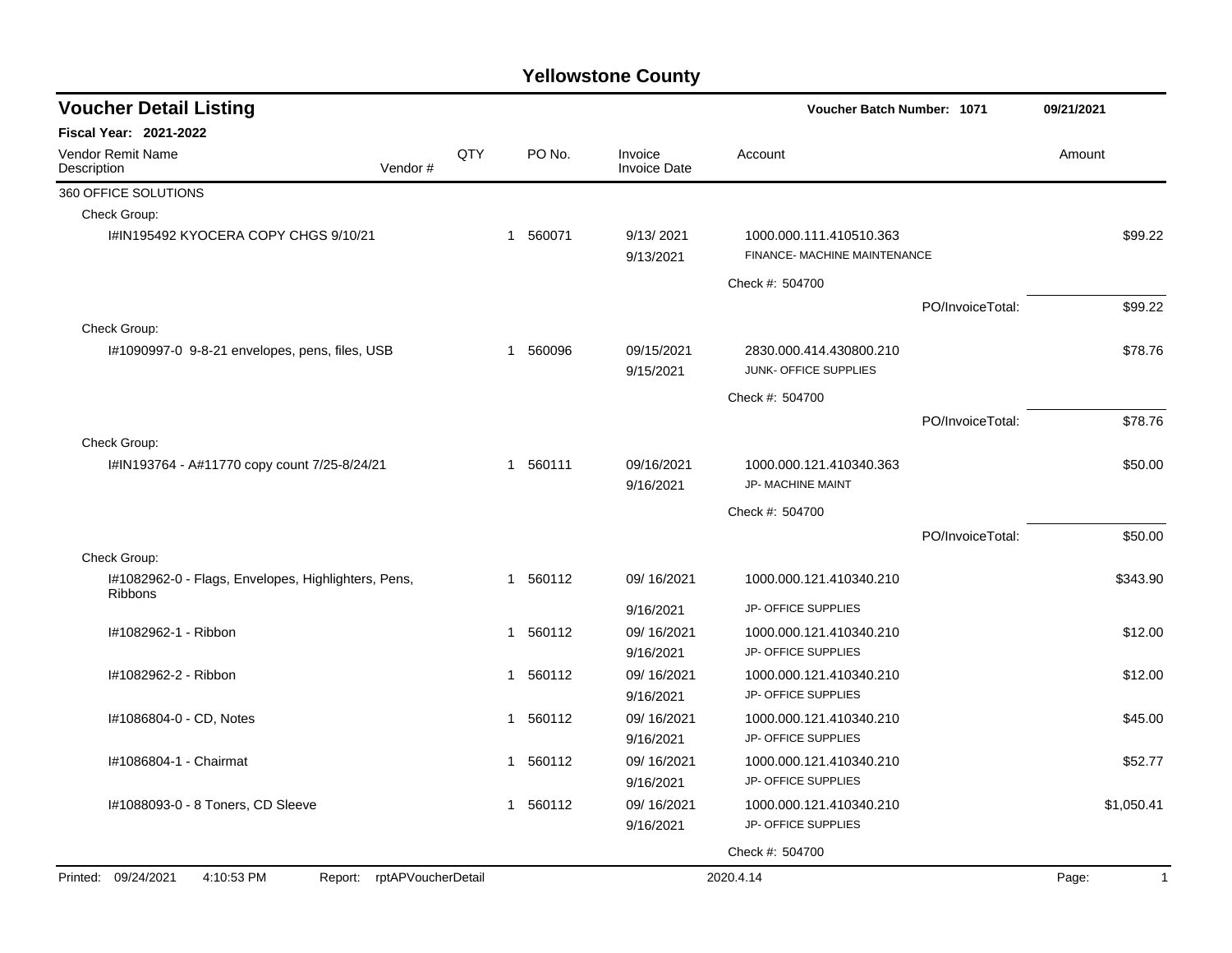| <b>Voucher Detail Listing</b>                                      |     |             |                                | Voucher Batch Number: 1071                                      |                  | 09/21/2021              |
|--------------------------------------------------------------------|-----|-------------|--------------------------------|-----------------------------------------------------------------|------------------|-------------------------|
| <b>Fiscal Year: 2021-2022</b>                                      |     |             |                                |                                                                 |                  |                         |
| Vendor Remit Name<br>Vendor#<br>Description                        | QTY | PO No.      | Invoice<br><b>Invoice Date</b> | Account                                                         |                  | Amount                  |
|                                                                    |     |             |                                |                                                                 | PO/InvoiceTotal: | \$1,516.08              |
| Check Group:                                                       |     |             |                                |                                                                 |                  |                         |
| I#1088173-2 A#11898 Markers, OHP                                   |     | 560113<br>1 | 09/16/2021<br>9/16/2021        | 2140.000.403.431100.210<br>WEED- OFFICE SUPPLIES                |                  | \$11.65                 |
|                                                                    |     |             |                                | Check #: 504700                                                 |                  |                         |
|                                                                    |     |             |                                |                                                                 | PO/InvoiceTotal: | \$11.65                 |
| Check Group:                                                       |     |             |                                |                                                                 |                  |                         |
| I#IN195464 A#12704 9/10/21 COPIER CONTRACT                         |     | 560133<br>1 | 09/17/2021                     | 5810.000.558.460442.398                                         |                  | \$53.33                 |
|                                                                    |     |             | 9/17/2021                      | METRA ACCOUNTING-VARIABLE CONTRACT<br><b>SERVICES</b>           |                  |                         |
| 1#1091969-0 A#12704 9/10/21 ADMIN TONER                            |     | 1 560133    | 09/17/2021                     | 5810.000.551.460442.210                                         |                  | \$183.70                |
|                                                                    |     |             | 9/17/2021                      | METRA ADMIN- OFFICE SUPPLIES                                    |                  |                         |
|                                                                    |     |             |                                | Check #: 504700                                                 |                  |                         |
|                                                                    |     |             |                                |                                                                 | PO/InvoiceTotal: | \$237.03                |
|                                                                    |     |             |                                |                                                                 | Vendor Total:    | \$1,992.74              |
| <b>ACE ELECTRIC</b><br>001070                                      |     |             |                                |                                                                 |                  |                         |
| Check Group:                                                       |     |             |                                |                                                                 |                  |                         |
| I#5368 Disconnects, conduit, wire, breakers, labor                 |     | 560091<br>1 | 09/15/2021<br>9/15/2021        | 2360.000.145.460452.920<br>FACILITIES- CAPTIAL OUTLAY/ BUILDING |                  | \$2,000.00              |
|                                                                    |     |             |                                | Check #: 504701                                                 |                  |                         |
|                                                                    |     |             |                                |                                                                 | PO/InvoiceTotal: | \$2,000.00              |
|                                                                    |     |             |                                |                                                                 | Vendor Total:    | \$2,000.00              |
| ADVANCED EMPLOYMENT                                                |     |             |                                |                                                                 |                  |                         |
| Check Group:                                                       |     |             |                                |                                                                 |                  |                         |
| I#1360079521 A#59249 8/24/21 TEMP FAIR FACILITY<br><b>HELP</b>     |     | 1 560131    | 09/17/2021                     | 5810.000.557.460442.397                                         |                  | \$1,406.25              |
|                                                                    |     |             | 9/17/2021                      | METRA FAIR- FIXED CONTRACT SERVICES                             |                  |                         |
|                                                                    |     |             |                                | Check #: 504702                                                 |                  |                         |
|                                                                    |     |             |                                |                                                                 | PO/InvoiceTotal: | \$1,406.25              |
|                                                                    |     |             |                                |                                                                 | Vendor Total:    | \$1,406.25              |
| ADVANCED PAYROLL SOLUTIONS                                         |     |             |                                |                                                                 |                  |                         |
| Printed: 09/24/2021<br>4:10:53 PM<br>rptAPVoucherDetail<br>Report: |     |             |                                | 2020.4.14                                                       |                  | Page:<br>$\overline{2}$ |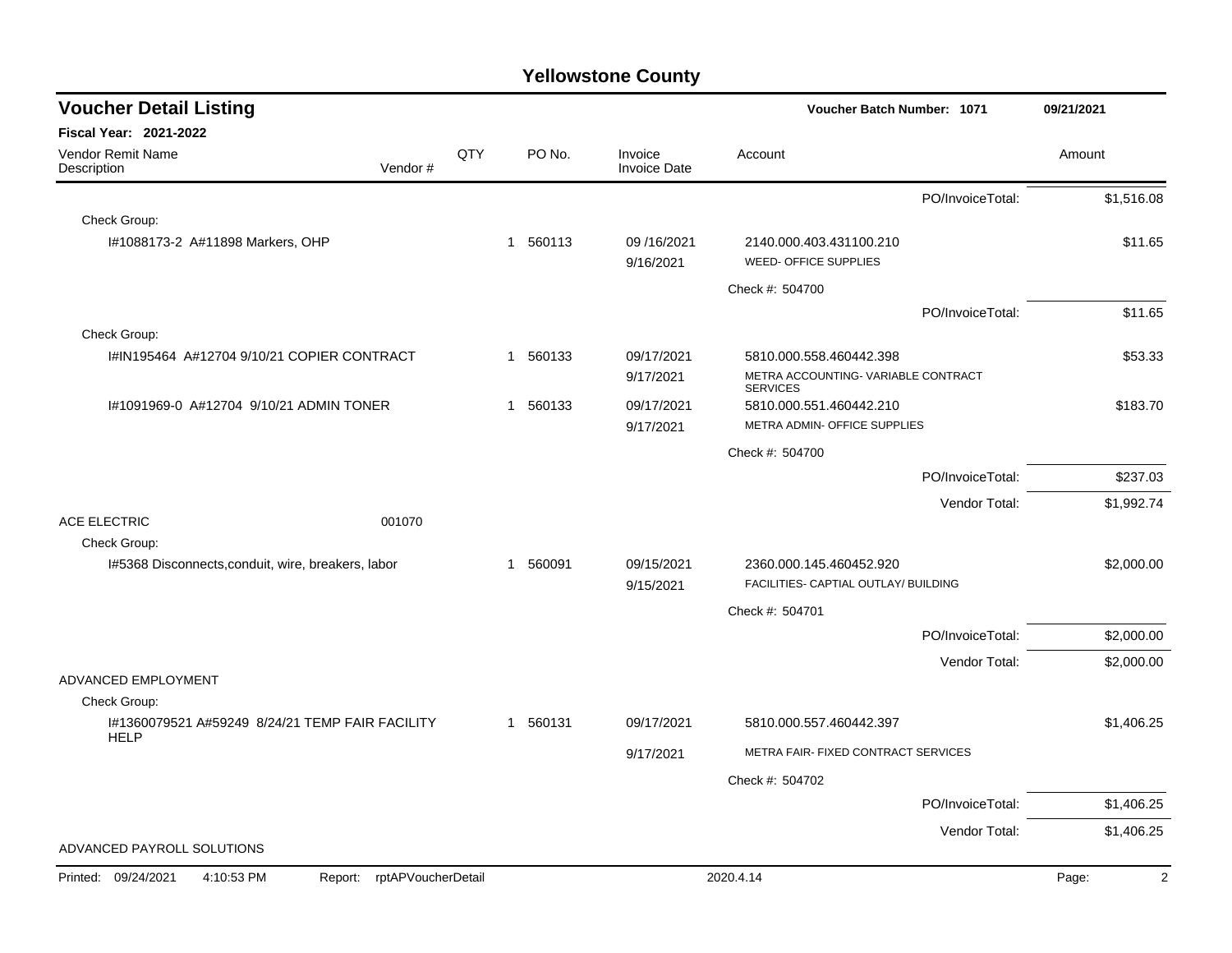| <b>Voucher Detail Listing</b>          |                               |     |              |                                | <b>Voucher Batch Number: 1071</b>                                | 09/21/2021 |
|----------------------------------------|-------------------------------|-----|--------------|--------------------------------|------------------------------------------------------------------|------------|
| Fiscal Year: 2021-2022                 |                               |     |              |                                |                                                                  |            |
| Vendor Remit Name<br>Description       | Vendor#                       | QTY | PO No.       | Invoice<br><b>Invoice Date</b> | Account                                                          | Amount     |
| Check Group:                           |                               |     |              |                                |                                                                  |            |
| 1#210 PR SVC M.P. 9/1-15/2021          |                               |     | 125 560090   | 09/14/2021<br>9/14/2021        | 7301.000.725.430900.398<br>CUSTER CEM-VAR CONTRACT SVC           | \$171.25   |
| 1#190 PR SVC K.W. 8/16-31/2021         |                               |     | 175 560090   | 09/14/2021<br>9/14/2021        | 7301.000.725.430900.398<br><b>CUSTER CEM- VAR CONTRACT SVC</b>   | \$239.75   |
| I#190 PR SVC M.P. 8/16-31/2021         |                               |     | 125 560090   | 09/14/2021<br>9/14/2021        | 7301.000.725.430900.398<br><b>CUSTER CEM- VAR CONTRACT SVC</b>   | \$171.25   |
| 1#210 PR SVC K.W. 9/1-15/2021          |                               |     | 175 560090   | 09/14/2021<br>9/14/2021        | 7301.000.725.430900.398<br>CUSTER CEM-VAR CONTRACT SVC           | \$239.75   |
|                                        |                               |     |              |                                | Check #: 504703                                                  |            |
|                                        |                               |     |              |                                | PO/InvoiceTotal:                                                 | \$822.00   |
| Check Group:                           |                               |     |              |                                |                                                                  |            |
| 1#209 PR SVC J.I. 9/1-15/2021          |                               |     | 250 560100   | 09/15/2021<br>9/15/2021        | 7302.000.726.430900.397<br>HUNTLEY PROJ CEM- FIXED CONTRACT SVCS | \$337.50   |
| I#209 PR SVC L.S. 9/1-15/2021          |                               | 250 | 560100       | 09/15/2021<br>9/15/2021        | 7302.000.726.430900.397<br>HUNTLEY PROJ CEM- FIXED CONTRACT SVCS | \$337.50   |
| 1#209 PR SVC M.H. 9/1-15/2021          |                               | 500 | 560100       | 09/15/2021<br>9/15/2021        | 7302.000.726.430900.397<br>HUNTLEY PROJ CEM- FIXED CONTRACT SVCS | \$675.00   |
| I#209 PR SVC R.P. 9/1-15/2021          |                               |     | 737.5 560100 | 09/15/2021<br>9/15/2021        | 7302.000.726.430900.397<br>HUNTLEY PROJ CEM- FIXED CONTRACT SVCS | \$995.63   |
|                                        |                               |     |              |                                | Check #: 504703                                                  |            |
|                                        |                               |     |              |                                | PO/InvoiceTotal:                                                 | \$2,345.63 |
|                                        |                               |     |              |                                | Vendor Total:                                                    | \$3,167.63 |
| ANGEL LIND'S DAIRY INC<br>Check Group: |                               |     |              |                                |                                                                  |            |
| I#8011807 A#YOUTHS Dairy               |                               |     | 1 560087     | 09/14/2021<br>9/14/2021        | 2399.000.235.420250.223<br>YSC-FOOD                              | \$150.91   |
|                                        |                               |     |              |                                | Check #: 504704                                                  |            |
|                                        |                               |     |              |                                | PO/InvoiceTotal:                                                 | \$150.91   |
|                                        |                               |     |              |                                | Vendor Total:                                                    | \$150.91   |
| Printed: 09/24/2021<br>4:10:53 PM      | rptAPVoucherDetail<br>Report: |     |              |                                | 2020.4.14                                                        | 3<br>Page: |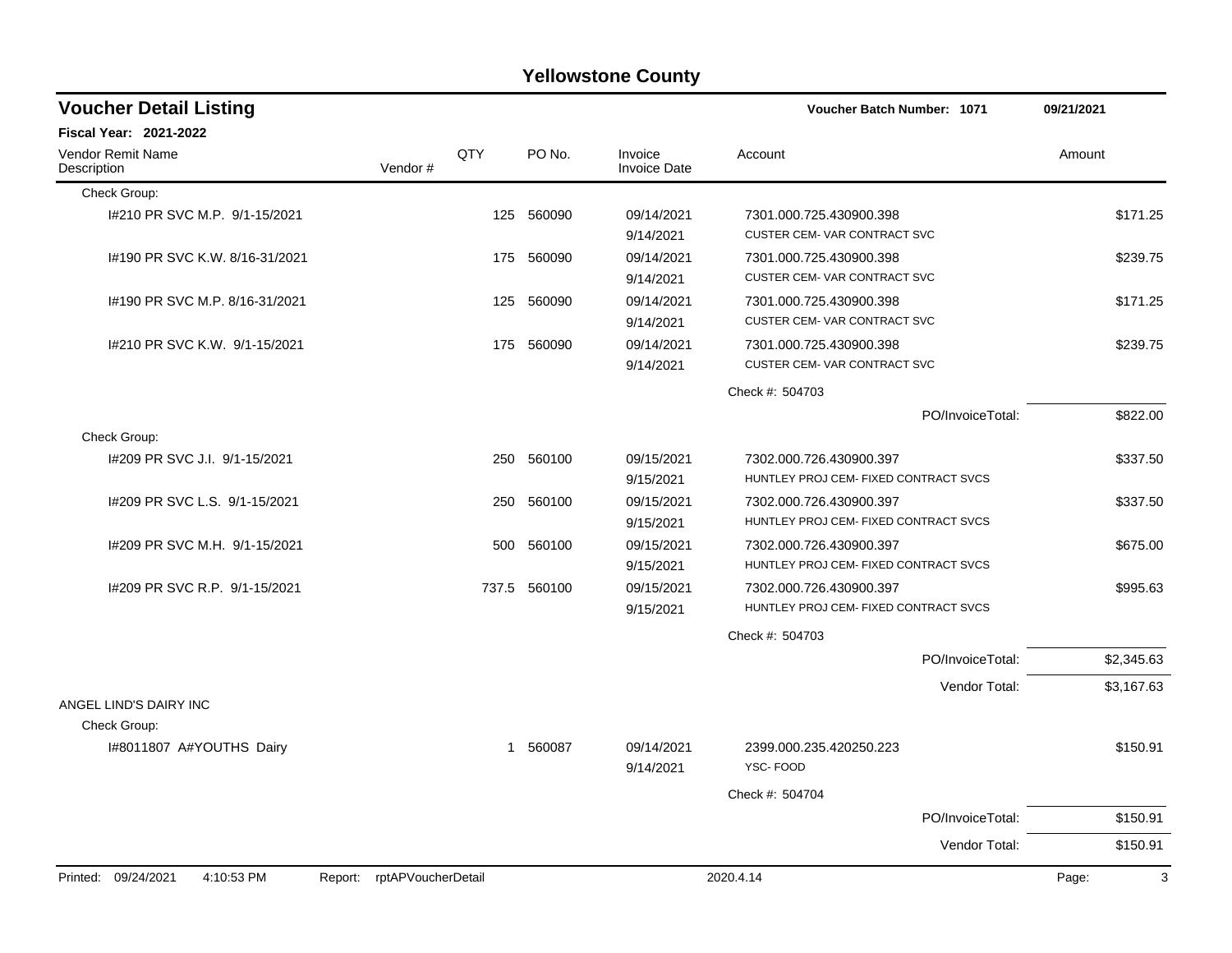| <b>Voucher Detail Listing</b>                                     |         |     |              |          |                                | Voucher Batch Number: 1071                                      | 09/21/2021 |
|-------------------------------------------------------------------|---------|-----|--------------|----------|--------------------------------|-----------------------------------------------------------------|------------|
| Fiscal Year: 2021-2022                                            |         |     |              |          |                                |                                                                 |            |
| Vendor Remit Name<br>Description                                  | Vendor# | QTY |              | PO No.   | Invoice<br><b>Invoice Date</b> | Account                                                         | Amount     |
| BALCO UNIFORM CO INC                                              | 041513  |     |              |          |                                |                                                                 |            |
| Check Group:                                                      |         |     |              |          |                                |                                                                 |            |
| I#63944-1: New hire TO. pant, LS shirts, ss shirts, duty<br>belt. |         |     |              | 1 560085 | 09/14/2021                     | 2300.000.130.420110.226                                         | \$571.32   |
|                                                                   |         |     |              |          | 9/14/2021                      | ADMIN- CLOTHING & UNIFORMS                                      |            |
|                                                                   |         |     |              |          |                                | Check #: 504705                                                 |            |
|                                                                   |         |     |              |          |                                | PO/InvoiceTotal:                                                | \$571.32   |
|                                                                   |         |     |              |          |                                | Vendor Total:                                                   | \$571.32   |
| <b>BIG SKY LINEN SUPPLY</b>                                       | 001710  |     |              |          |                                |                                                                 |            |
| Check Group:                                                      |         |     |              |          |                                |                                                                 |            |
| I#0504064 A#6295 Floor Mats                                       |         |     | $\mathbf{1}$ | 560106   | 09/16/2021<br>9/16/2021        | 2140.000.403.431100.366<br>WEED- REPAIR & MAINT BUILDINGS       | \$35.12    |
|                                                                   |         |     |              |          |                                | Check #: 504706                                                 |            |
|                                                                   |         |     |              |          |                                | PO/InvoiceTotal:                                                | \$35.12    |
|                                                                   |         |     |              |          |                                | Vendor Total:                                                   | \$35.12    |
| CENTURYLINK                                                       |         |     |              |          |                                |                                                                 |            |
| Check Group:                                                      |         |     |              |          |                                |                                                                 |            |
| A#406-652-0565 439B 9-1-21                                        |         |     | $\mathbf{1}$ | 560098   | 09/15/2021<br>9/15/2021        | 2830.000.414.430800.345<br>JUNK VEHICLE- TELEPHONE & TECHNOLOGY | \$54.46    |
|                                                                   |         |     |              |          |                                | Check #: 504707                                                 |            |
|                                                                   |         |     |              |          |                                | PO/InvoiceTotal:                                                | \$54.46    |
| Check Group:                                                      |         |     |              |          |                                |                                                                 |            |
| A#406-254-6027 794B 9/1/21                                        |         |     |              | 1 560117 | 09/16/2021                     | 2399.000.235.420250.345                                         | \$55.53    |
|                                                                   |         |     |              |          | 9/16/2021                      | YSC- TELEPHONE & TECHNOLOGY                                     |            |
|                                                                   |         |     |              |          |                                | Check #: 504707                                                 |            |
|                                                                   |         |     |              |          |                                | PO/InvoiceTotal:                                                | \$55.53    |
|                                                                   |         |     |              |          |                                | Vendor Total:                                                   | \$109.99   |
| <b>CITY OF BILLINGS</b><br>Check Group:                           | 001775  |     |              |          |                                |                                                                 |            |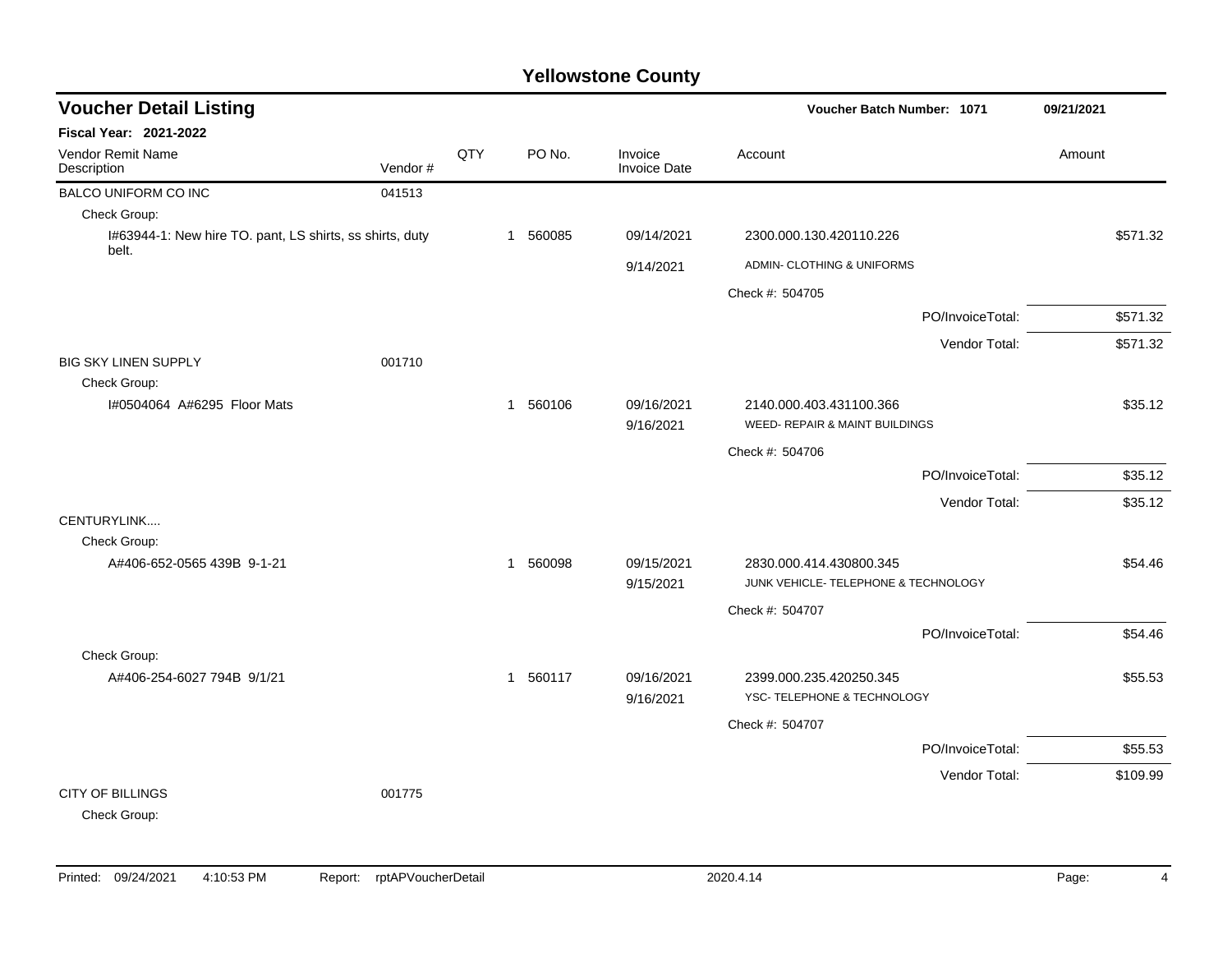|                                                                            |     |              |          | <b>Yellowstone County</b>      |                                                                    |                  |            |
|----------------------------------------------------------------------------|-----|--------------|----------|--------------------------------|--------------------------------------------------------------------|------------------|------------|
| <b>Voucher Detail Listing</b>                                              |     |              |          |                                | Voucher Batch Number: 1071                                         |                  | 09/21/2021 |
| <b>Fiscal Year: 2021-2022</b>                                              |     |              |          |                                |                                                                    |                  |            |
| <b>Vendor Remit Name</b><br>Description<br>Vendor#                         | QTY |              | PO No.   | Invoice<br><b>Invoice Date</b> | Account                                                            |                  | Amount     |
| I#177541381 A#6506 Aug 2021 Parking                                        |     | $\mathbf{1}$ | 560107   | 09/16/2021<br>9/16/2021        | 1000.000.121.410340.394<br>JP- WITNESS & JURY FEES                 |                  | \$5.00     |
|                                                                            |     |              |          |                                | Check #: 504708                                                    |                  |            |
|                                                                            |     |              |          |                                |                                                                    | PO/InvoiceTotal: | \$5.00     |
|                                                                            |     |              |          |                                |                                                                    | Vendor Total:    | \$5.00     |
| <b>CTS LANGUAGELINK</b><br>Check Group:                                    |     |              |          |                                |                                                                    |                  |            |
| #195628 - A#19696 5 calls                                                  |     |              | 1 560116 | 09/16/2021<br>9/16/2021        | 1000.000.121.410340.357<br>JP- OTHER PROFESSIONAL SERVICES         |                  | \$32.14    |
|                                                                            |     |              |          |                                | Check #: 504709                                                    |                  |            |
|                                                                            |     |              |          |                                |                                                                    | PO/InvoiceTotal: | \$32.14    |
|                                                                            |     |              |          |                                |                                                                    | Vendor Total:    | \$32.14    |
| <b>D &amp; D TRANSPORT REFRIGERATION SERVICE</b><br>022448<br>Check Group: |     |              |          |                                |                                                                    |                  |            |
| I#S79341 9/7/21 BURN THE POINT GOLF CART<br><b>RENTAL</b>                  |     |              | 1 560127 | 09/17/2021                     | 5810.000.554.460442.533                                            |                  | \$300.00   |
|                                                                            |     |              |          | 9/17/2021                      | METRA EVENTS- EQUIPMENT RENTAL                                     |                  |            |
|                                                                            |     |              |          |                                | Check #: 504710                                                    |                  |            |
|                                                                            |     |              |          |                                |                                                                    | PO/InvoiceTotal: | \$300.00   |
|                                                                            |     |              |          |                                |                                                                    | Vendor Total:    | \$300.00   |
| <b>DIA EVENTS</b><br>Check Group:                                          |     |              |          |                                |                                                                    |                  |            |
| I#6649 9/8/21 EXPO SVC CALLS PER CODY                                      |     |              | 1 560132 | 09/17/2021<br>9/17/2021        | 5810.000.554.460442.398<br>METRA EVENTS-VARIABLE CONTRACT SERVICES |                  | \$45.00    |
|                                                                            |     |              |          |                                | Check #: 504711                                                    |                  |            |
|                                                                            |     |              |          |                                |                                                                    | PO/InvoiceTotal: | \$45.00    |
|                                                                            |     |              |          |                                |                                                                    | Vendor Total:    | \$45.00    |
| DUGGER, TYLER<br>Chack                                                     |     |              |          |                                |                                                                    |                  |            |

Check Group: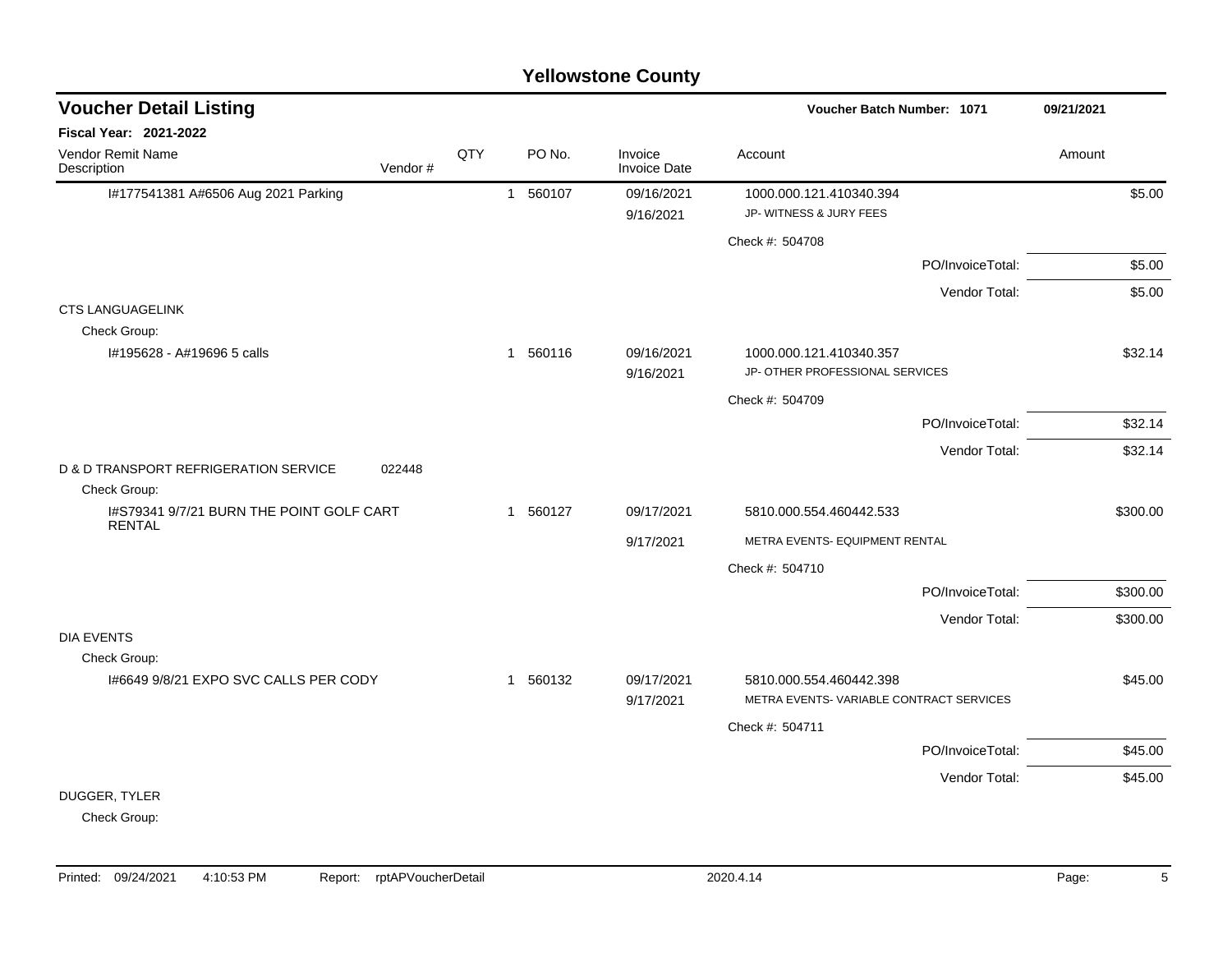|                                                              |                            |     |                        | <b>Yellowstone County</b>      |                                                                        |             |
|--------------------------------------------------------------|----------------------------|-----|------------------------|--------------------------------|------------------------------------------------------------------------|-------------|
| <b>Voucher Detail Listing</b>                                |                            |     |                        |                                | <b>Voucher Batch Number: 1071</b>                                      | 09/21/2021  |
| <b>Fiscal Year: 2021-2022</b>                                |                            |     |                        |                                |                                                                        |             |
| Vendor Remit Name<br>Description                             | Vendor#                    | QTY | PO No.                 | Invoice<br><b>Invoice Date</b> | Account                                                                | Amount      |
| 9/9/21 Pro Tem Svcs Judge Walker - 1/2 Day                   |                            |     | 560118<br>$\mathbf{1}$ | 09/17/2021                     | 1000.000.121.410340.357                                                | \$200.00    |
|                                                              |                            |     |                        | 9/17/2021                      | JP- OTHER PROFESSIONAL SERVICES                                        |             |
|                                                              |                            |     |                        |                                | Check #: 504712                                                        |             |
|                                                              |                            |     |                        |                                | PO/InvoiceTotal:                                                       | \$200.00    |
|                                                              |                            |     |                        |                                | Vendor Total:                                                          | \$200.00    |
| ECOLAB PEST ELIMINATION DIVISION                             |                            |     |                        |                                |                                                                        |             |
| Check Group:                                                 |                            |     |                        |                                |                                                                        |             |
| I#5330970 A#METR0047000101 PEST CONTROL                      |                            |     | 1 560134               | 09/17/2021<br>9/17/2021        | 5810.000.552.460442.398<br>METRA FACILITIES- VARIABLE CONTRACT SERVICE | \$1,581.32  |
|                                                              |                            |     |                        |                                | Check #: 504713                                                        |             |
|                                                              |                            |     |                        |                                | PO/InvoiceTotal:                                                       | \$1,581.32  |
|                                                              |                            |     |                        |                                | Vendor Total:                                                          | \$1,581.32  |
| EDGE CONSTRUCTION SUPPLY.                                    |                            |     |                        |                                |                                                                        |             |
| Check Group:                                                 |                            |     |                        |                                |                                                                        |             |
| I#B37688 9/3/21 SCREWDRIVER                                  |                            |     | 560130<br>$\mathbf{1}$ | 09/17/2021                     | 5810.000.552.460442.220                                                | \$18.86     |
|                                                              |                            |     |                        | 9/17/2021                      | METRA FACILITIES- OPERATING SUPPLIES                                   |             |
|                                                              |                            |     |                        |                                | Check #: 504714                                                        |             |
|                                                              |                            |     |                        |                                | PO/InvoiceTotal:                                                       | \$18.86     |
|                                                              |                            |     |                        |                                | Vendor Total:                                                          | \$18.86     |
| <b>EMPIRE HEATING &amp; COOLING</b>                          | 002790                     |     |                        |                                |                                                                        |             |
| Check Group:<br>I#21-150-01; Mini Split HVAC YCM Lower Level |                            |     | 560082<br>1            | 09/16/2021                     | 2360.000.145.460452.920                                                | \$13,880.00 |
|                                                              |                            |     |                        | 9/16/2021                      | FACILITIES- CAPTIAL OUTLAY/ BUILDING                                   |             |
| 1% MISC TAX Yel.Co.Museum HAVC                               |                            |     | 560082<br>1            | 09/16/2021                     | 2360.000.145.460452.920                                                | (\$138.80)  |
|                                                              |                            |     |                        | 9/16/2021                      | FACILITIES- CAPTIAL OUTLAY/ BUILDING                                   |             |
|                                                              |                            |     |                        |                                | Check #: 504715                                                        |             |
|                                                              |                            |     |                        |                                | PO/InvoiceTotal:                                                       | \$13,741.20 |
|                                                              |                            |     |                        |                                | Vendor Total:                                                          | \$13,741.20 |
| FACILITY REIMBURSEMENT                                       |                            |     |                        |                                |                                                                        |             |
| Check Group:                                                 |                            |     |                        |                                |                                                                        |             |
| Printed: 09/24/2021<br>4:10:53 PM                            | Report: rptAPVoucherDetail |     |                        |                                | 2020.4.14                                                              | Page:<br>6  |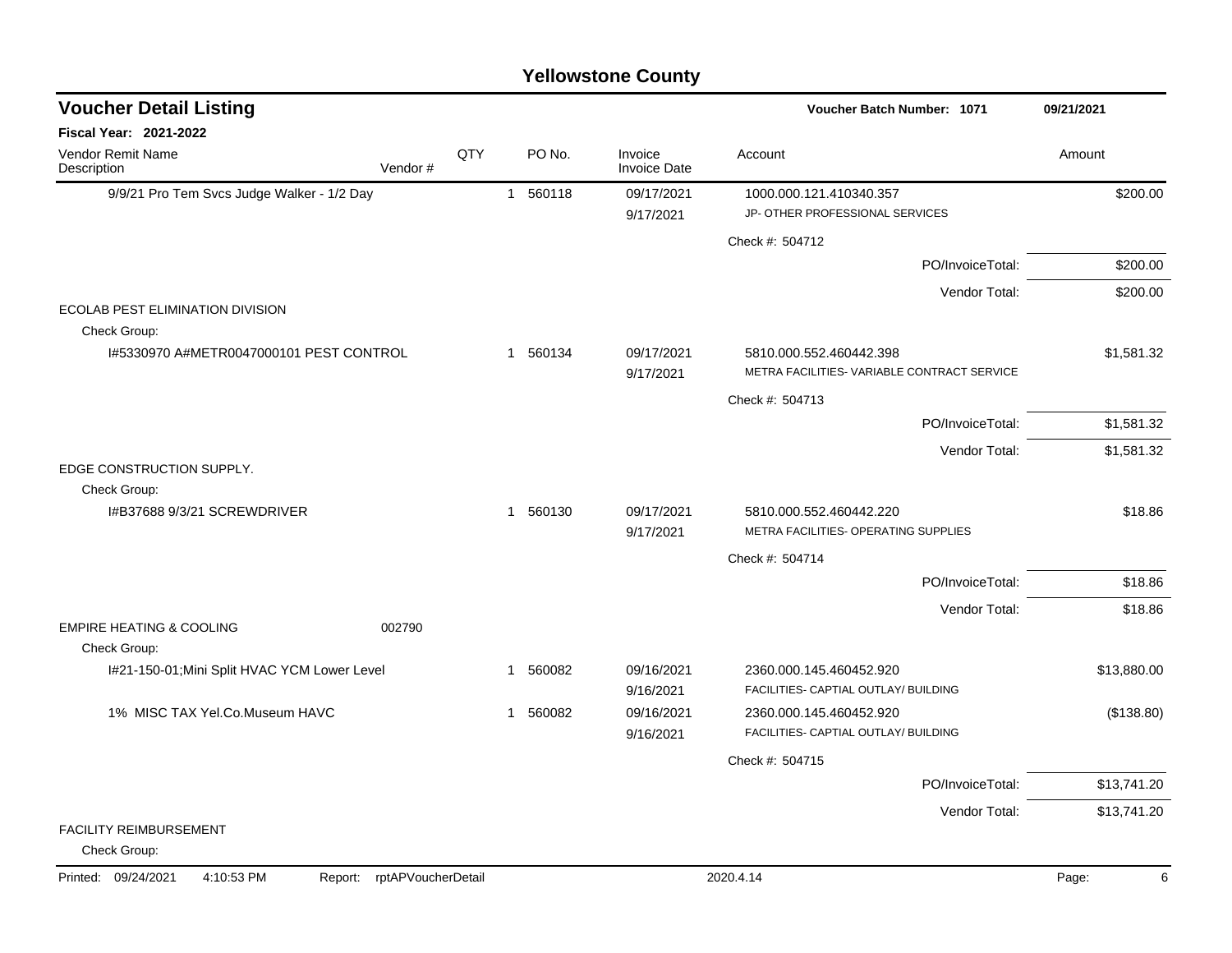| <b>Voucher Detail Listing</b>                                                                                                             |                    |            |          |        |                                | Voucher Batch Number: 1071                                  |                  | 09/21/2021              |
|-------------------------------------------------------------------------------------------------------------------------------------------|--------------------|------------|----------|--------|--------------------------------|-------------------------------------------------------------|------------------|-------------------------|
| <b>Fiscal Year: 2021-2022</b>                                                                                                             |                    |            |          |        |                                |                                                             |                  |                         |
| <b>Vendor Remit Name</b><br>Description                                                                                                   | Vendor#            | <b>QTY</b> |          | PO No. | Invoice<br><b>Invoice Date</b> | Account                                                     |                  | Amount                  |
| A#641238434801 B.P. COMMIT FY21                                                                                                           |                    |            | 1 560086 |        | 09/14/2021<br>9/14/2021        | 1000.000.000.020600.000<br><b>GENERAL ACCRUED LIABILITY</b> |                  | \$3,194.93              |
|                                                                                                                                           |                    |            |          |        |                                |                                                             |                  |                         |
|                                                                                                                                           |                    |            |          |        |                                | Check #: 504716                                             |                  |                         |
|                                                                                                                                           |                    |            |          |        |                                |                                                             | PO/InvoiceTotal: | \$3,194.93              |
| FEI INC                                                                                                                                   | 045194             |            |          |        |                                |                                                             | Vendor Total:    | \$3,194.93              |
| Check Group:                                                                                                                              |                    |            |          |        |                                |                                                             |                  |                         |
| I#025605 A#9491 Pump Repair Parts                                                                                                         |                    |            | 1 560105 |        | 09/16/2021<br>9/16/2021        | 2140.000.403.431100.230<br>WEED- REPAIR & MAINT SUPPLIES    |                  | \$58.83                 |
| I#025891 A#9491 Sprayer Repair Parts                                                                                                      |                    |            | 1 560105 |        | 09/16/2021<br>9/16/2021        | 2140.000.403.431100.230<br>WEED- REPAIR & MAINT SUPPLIES    |                  | \$32.40                 |
|                                                                                                                                           |                    |            |          |        |                                | Check #: 504717                                             |                  |                         |
|                                                                                                                                           |                    |            |          |        |                                |                                                             | PO/InvoiceTotal: | \$91.23                 |
|                                                                                                                                           |                    |            |          |        |                                |                                                             | Vendor Total:    | \$91.23                 |
| FISHER VIDEO CONFERENCING SERVICES<br>Check Group:                                                                                        |                    |            |          |        |                                |                                                             |                  |                         |
| I#VC21-330 - DC20-1672 China Davis 6.18.20 Transcript                                                                                     |                    |            | 1 560115 |        | 09/16/2021                     | 2301.000.122.411100.202                                     |                  | \$170.00                |
|                                                                                                                                           |                    |            |          |        | 9/16/2021                      | ATTORNEY- EXPENSE OF INVEST                                 |                  |                         |
| I#JD21-14 DC20-1672 China Davis 6.18.20 Video                                                                                             |                    |            | 1 560115 |        | 09/16/2021                     | 2301.000.122.411100.202                                     |                  | \$672.60                |
| w/Caption                                                                                                                                 |                    |            |          |        | 9/16/2021                      | ATTORNEY- EXPENSE OF INVEST                                 |                  |                         |
|                                                                                                                                           |                    |            |          |        |                                | Check #: 504718                                             |                  |                         |
|                                                                                                                                           |                    |            |          |        |                                |                                                             | PO/InvoiceTotal: | \$842.60                |
|                                                                                                                                           |                    |            |          |        |                                |                                                             | Vendor Total:    | \$842.60                |
| HALLIDAY, WATKINS & MANN, PC                                                                                                              |                    |            |          |        |                                |                                                             |                  |                         |
| Check Group:                                                                                                                              |                    |            |          |        |                                |                                                             |                  |                         |
| Sale Proceeds DV 19 0957<br>#21002263 Reverse Mortgage Solutions v. Kelley, et.al.<br>Ck. #0520524261- Henry Hill Oil Services A101-96157 |                    |            | 1 560123 |        | 09/17/2021                     | 7151.000.000.021250.000                                     |                  | \$230,001.00            |
|                                                                                                                                           |                    |            |          |        | 9/17/2021                      | SHERIFF WRITS & NOTICES DUE TO OTHERS                       |                  |                         |
|                                                                                                                                           |                    |            |          |        |                                | Check #: 504719                                             |                  |                         |
|                                                                                                                                           |                    |            |          |        |                                |                                                             |                  |                         |
| Printed: 09/24/2021<br>4:10:53 PM<br>Report:                                                                                              | rptAPVoucherDetail |            |          |        |                                | 2020.4.14                                                   |                  | $\overline{7}$<br>Page: |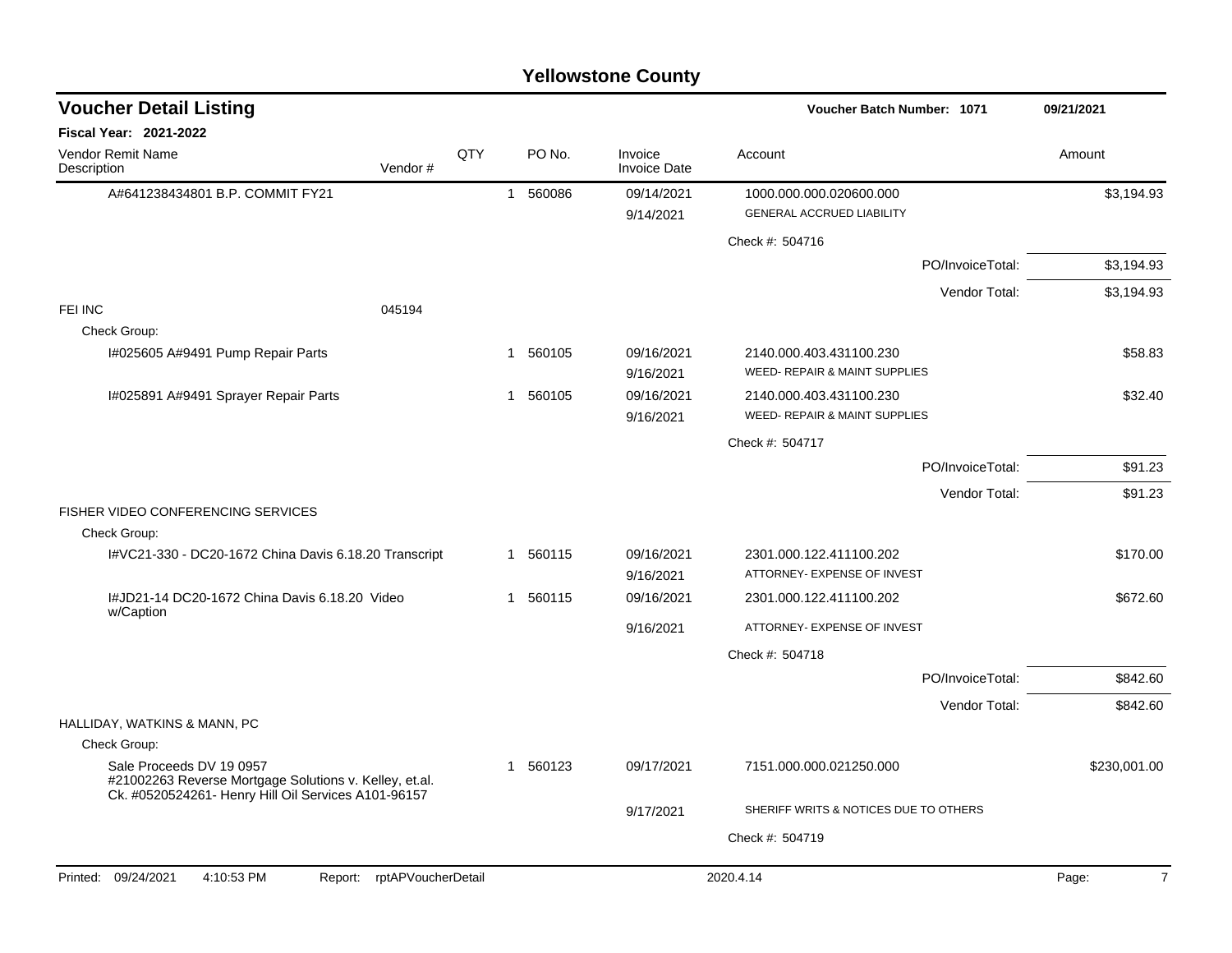| <b>Voucher Detail Listing</b>                                         |     |              |                                | Voucher Batch Number: 1071                              |                  | 09/21/2021   |
|-----------------------------------------------------------------------|-----|--------------|--------------------------------|---------------------------------------------------------|------------------|--------------|
| <b>Fiscal Year: 2021-2022</b>                                         |     |              |                                |                                                         |                  |              |
| <b>Vendor Remit Name</b><br>Vendor#<br>Description                    | QTY | PO No.       | Invoice<br><b>Invoice Date</b> | Account                                                 |                  | Amount       |
|                                                                       |     |              |                                |                                                         | PO/InvoiceTotal: | \$230,001.00 |
|                                                                       |     |              |                                |                                                         | Vendor Total:    | \$230,001.00 |
| HENRY, CLAUDETTE<br>Check Group:                                      |     |              |                                |                                                         |                  |              |
| I#DC 20-1672 Testimony of James Eder on 09.15.21 in<br>State v. Davis |     | 1 560119     | 09/16/2021                     | 2301.000.122.411100.202                                 |                  | \$49.00      |
|                                                                       |     |              | 9/16/2021                      | ATTORNEY- EXPENSE OF INVEST                             |                  |              |
|                                                                       |     |              |                                | Check #: 504720                                         |                  |              |
|                                                                       |     |              |                                |                                                         | PO/InvoiceTotal: | \$49.00      |
|                                                                       |     |              |                                |                                                         | Vendor Total:    | \$49.00      |
| KINGS ACE HARDWARE, STATE<br>Check Group:                             |     |              |                                |                                                         |                  |              |
| I#743696/2 A#200411 Yellow Jacket Trap Refills                        |     | 560088<br>-1 | 09/14/2021<br>9/14/2021        | 2399.000.235.420250.360<br>YSC- REPAIRS & MAINT SERVICE |                  | \$20.97      |
|                                                                       |     |              |                                | Check #: 504721                                         |                  |              |
|                                                                       |     |              |                                |                                                         | PO/InvoiceTotal: | \$20.97      |
|                                                                       |     |              |                                |                                                         | Vendor Total:    | \$20.97      |
| LEE ENTERPRISES PPC                                                   |     |              |                                |                                                         |                  |              |
| Check Group:                                                          |     |              | 09/14/2021                     |                                                         |                  |              |
| #129904 A#84247 8/7-9/4/21 subscription                               |     | 1 560089     | 9/14/2021                      | 2399.000.235.420250.333<br><b>YSC-SUBSCRIPTIONS</b>     |                  | \$22.00      |
|                                                                       |     |              |                                | Check #: 504722                                         |                  |              |
|                                                                       |     |              |                                |                                                         | PO/InvoiceTotal: | \$22.00      |
|                                                                       |     |              |                                |                                                         | Vendor Total:    | \$22.00      |
| MASTERCARD D JONES                                                    |     |              |                                |                                                         |                  |              |
| Check Group: D JONES                                                  |     |              |                                |                                                         |                  |              |
| A#4244 Stellas, City of Billings meeting                              |     | 560099<br>1  | 09/15/2021                     | 1000.000.199.411800.336<br>MISC- PUBLIC RELATIONS       |                  | \$41.20      |
| P-Card Payee:<br><b>MASTERCARD</b>                                    |     |              | 9/15/2021                      |                                                         |                  |              |
| A#4244 Reg 2021 MACo Annual Conf Kalispell 9/26-30/21<br>DJ           |     | 1 560099     | 09/15/2021                     | 1000.000.100.410100.373                                 |                  | \$200.00     |
| P-Card Payee:<br>MASTERCARD                                           |     |              | 9/15/2021                      | <b>BOCC- TRAVEL JONES</b>                               |                  |              |
| Printed: 09/24/2021<br>4:10:53 PM<br>rptAPVoucherDetail<br>Report:    |     |              |                                | 2020.4.14                                               |                  | Page:<br>8   |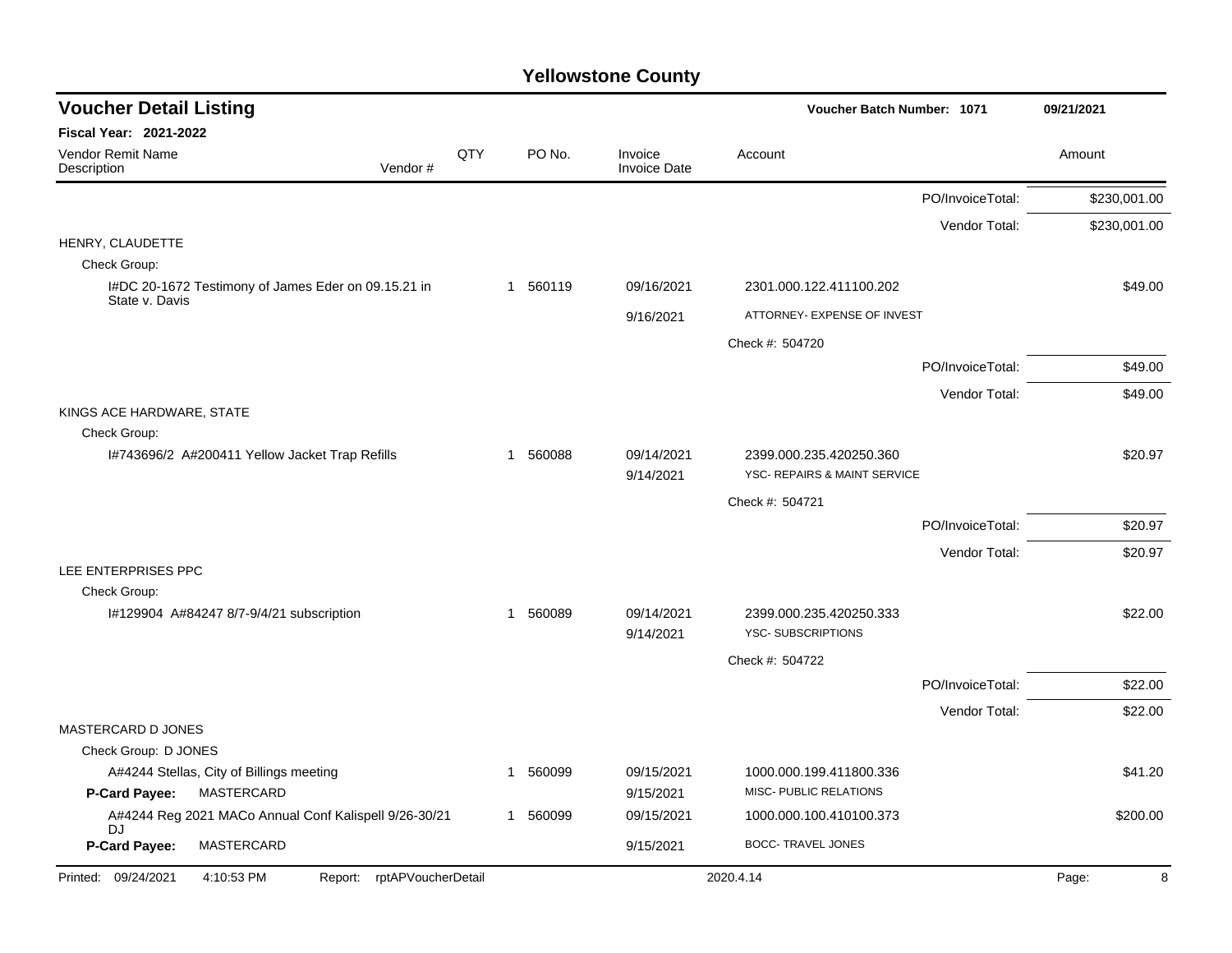| <b>Voucher Detail Listing</b>                          |                            |     |          |                                | Voucher Batch Number: 1071                                      | 09/21/2021       |            |
|--------------------------------------------------------|----------------------------|-----|----------|--------------------------------|-----------------------------------------------------------------|------------------|------------|
| Fiscal Year: 2021-2022                                 |                            |     |          |                                |                                                                 |                  |            |
| Vendor Remit Name<br>Description                       | Vendor#                    | QTY | PO No.   | Invoice<br><b>Invoice Date</b> | Account                                                         |                  | Amount     |
|                                                        |                            |     |          |                                | Check #: 504747                                                 |                  |            |
|                                                        |                            |     |          |                                |                                                                 | PO/InvoiceTotal: | \$241.20   |
|                                                        |                            |     |          |                                |                                                                 | Vendor Total:    | \$241.20   |
| MONTANA DAKOTA UTILITIES<br>Check Group:               | 040762                     |     |          |                                |                                                                 |                  |            |
| A#77105659799 3165 E KING AVE TRANSPORT CHGS<br>9/7/21 |                            |     | 1 560084 | 09/14/2021                     | 2300.000.146.411200.344                                         |                  | \$511.26   |
|                                                        |                            |     |          | 9/14/2021                      | FACILITIES JAIL- GAS                                            |                  |            |
|                                                        |                            |     |          |                                | Check #: 504723                                                 |                  |            |
|                                                        |                            |     |          |                                |                                                                 | PO/InvoiceTotal: | \$511.26   |
| Check Group:<br>A#64351982943 308 6TH AVE N 9/7/21     |                            |     | 1 560128 | 09/17/2021<br>9/17/2021        | 5810.000.552.460442.344<br>METRA FACILITIES- GAS                |                  | \$682.90   |
|                                                        |                            |     |          |                                | Check #: 504723                                                 |                  |            |
|                                                        |                            |     |          |                                |                                                                 | PO/InvoiceTotal: | \$682.90   |
|                                                        |                            |     |          |                                |                                                                 | Vendor Total:    | \$1,194.16 |
| <b>NAPA AUTO PARTS</b>                                 | 020015                     |     |          |                                |                                                                 |                  |            |
| Check Group:                                           |                            |     |          |                                |                                                                 |                  |            |
| I#4124-00-201888 9/2/21 LUBE                           |                            |     | 1 560124 | 09/17/2021<br>9/17/2021        | 5810.000.552.460442.231<br>METRA FACILITIES- GAS-OIL-GREASE-ETC |                  | \$124.56   |
|                                                        |                            |     |          |                                | Check #: 504724                                                 |                  |            |
|                                                        |                            |     |          |                                |                                                                 | PO/InvoiceTotal: | \$124.56   |
|                                                        |                            |     |          |                                |                                                                 | Vendor Total:    | \$124.56   |
| NORTHWESTERN ENERGY<br>Check Group:                    | 045035                     |     |          |                                |                                                                 |                  |            |
| A#0658806-5 8-30-21 1202 Shiloh Rd Tr                  |                            |     | 1 560093 | 09/15/2021                     | 2830.000.414.430800.340                                         |                  | \$11.80    |
|                                                        |                            |     |          | 9/15/2021                      | JUNK VEHICLE- UTILITIES                                         |                  |            |
|                                                        |                            |     |          |                                | Check #: 504725                                                 |                  |            |
|                                                        |                            |     |          |                                |                                                                 | PO/InvoiceTotal: | \$11.80    |
| Check Group:                                           |                            |     |          |                                |                                                                 |                  |            |
| Printed: 09/24/2021<br>4:10:53 PM                      | Report: rptAPVoucherDetail |     |          |                                | 2020.4.14                                                       |                  | 9<br>Page: |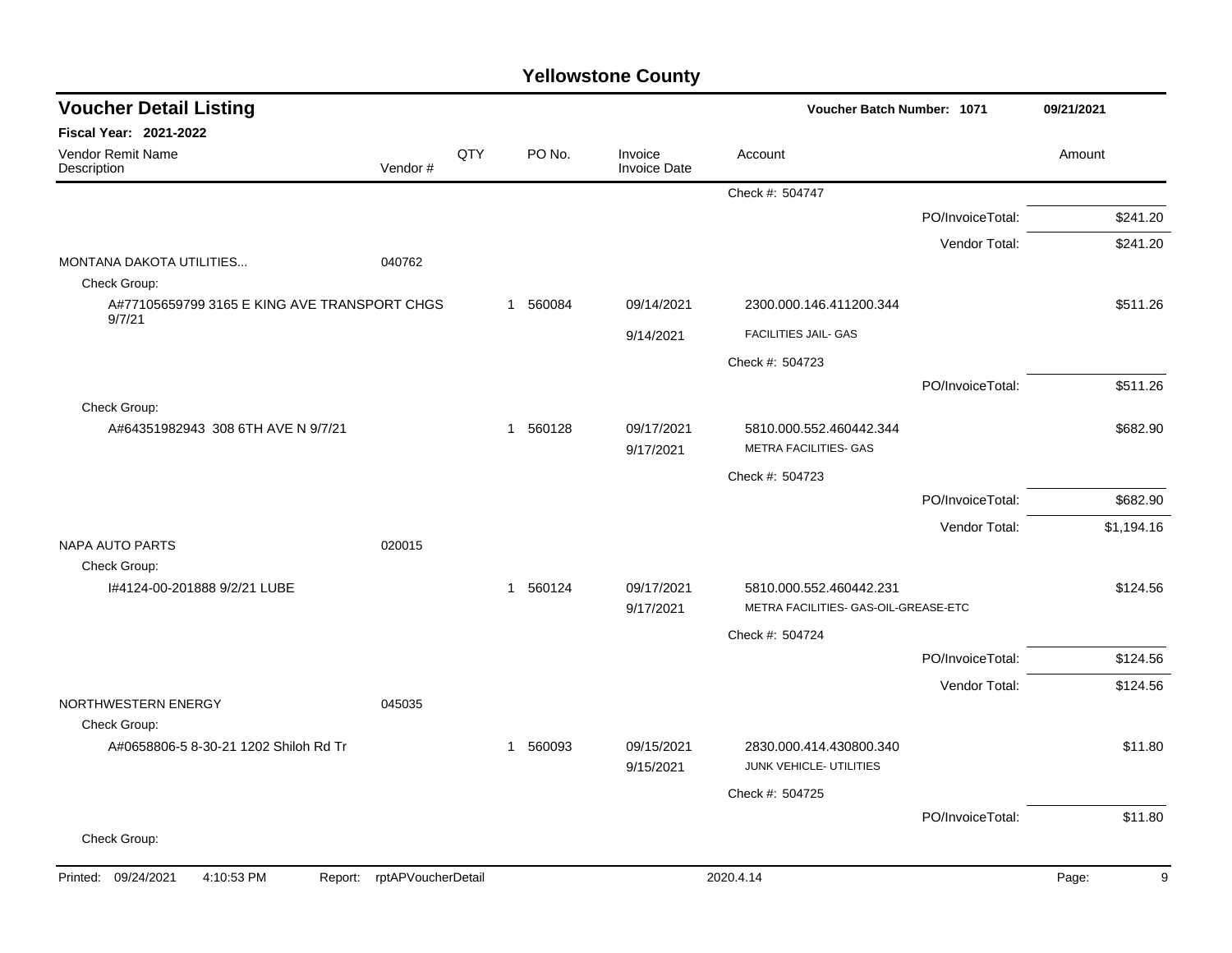| <b>Voucher Detail Listing</b>                                                                     |         |     | Voucher Batch Number: 1071 |          |                                |                                                    |                  | 09/21/2021 |
|---------------------------------------------------------------------------------------------------|---------|-----|----------------------------|----------|--------------------------------|----------------------------------------------------|------------------|------------|
| <b>Fiscal Year: 2021-2022</b>                                                                     |         |     |                            |          |                                |                                                    |                  |            |
| Vendor Remit Name<br>Description                                                                  | Vendor# | QTY |                            | PO No.   | Invoice<br><b>Invoice Date</b> | Account                                            |                  | Amount     |
| A#0219102-1 9-2-21 1200 Shiloh Rd                                                                 |         |     |                            | 1 560094 | 09/15/2021<br>9/15/2021        | 2830.000.414.430800.340<br>JUNK VEHICLE- UTILITIES |                  | \$277.12   |
|                                                                                                   |         |     |                            |          |                                | Check #: 504725                                    |                  |            |
|                                                                                                   |         |     |                            |          |                                |                                                    | PO/InvoiceTotal: | \$277.12   |
|                                                                                                   |         |     |                            |          |                                |                                                    | Vendor Total:    | \$288.92   |
| NUTRIEN AG SOLUTIONS                                                                              |         |     |                            |          |                                |                                                    |                  |            |
| Check Group:                                                                                      |         |     |                            |          |                                |                                                    |                  |            |
| I#46699656/Herbicide/oil - 35 gal bark oil and 15 gal<br>Remedy Ultra                             |         |     |                            | 1 560110 | 09/16/2021                     | 2140.000.403.431100.222                            |                  | \$1,198.10 |
|                                                                                                   |         |     |                            |          | 9/16/2021                      | WEED- CHEM, LAB & MED SUPPLIES                     |                  |            |
|                                                                                                   |         |     |                            |          |                                | Check #: 504726                                    |                  |            |
|                                                                                                   |         |     |                            |          |                                |                                                    | PO/InvoiceTotal: | \$1,198.10 |
|                                                                                                   |         |     |                            |          |                                |                                                    | Vendor Total:    | \$1,198.10 |
| OSTERMILLER, CLAUDIA                                                                              |         |     |                            |          |                                |                                                    |                  |            |
| Check Group:                                                                                      |         |     |                            |          |                                |                                                    |                  |            |
| YCWD Herbicided Cost Share Prog Fiscal 21-22, Billings                                            |         |     |                            | 1 560121 | 09/16/2021<br>9/16/2021        | 2140.000.403.431100.740<br>WEED- COST SHARE        |                  | \$105.00   |
|                                                                                                   |         |     |                            |          |                                | Check #: 504727                                    |                  |            |
|                                                                                                   |         |     |                            |          |                                |                                                    | PO/InvoiceTotal: | \$105.00   |
|                                                                                                   |         |     |                            |          |                                |                                                    | Vendor Total:    | \$105.00   |
| PATTEN, PETERMAN, BEKKEDAHL & GREEN PLLC                                                          |         |     |                            |          |                                |                                                    |                  |            |
| Check Group:                                                                                      |         |     |                            |          |                                |                                                    |                  |            |
| Sale Proceeds Otis<br>#21002469 Alder Ridge Estates v. Otis CASH - Brianna<br>MacGrady A101-96207 |         |     |                            | 1 560114 | 09/16/2021                     | 7151.000.000.021250.000                            |                  | \$600.00   |
|                                                                                                   |         |     |                            |          | 9/16/2021                      | SHERIFF WRITS & NOTICES DUE TO OTHERS              |                  |            |
|                                                                                                   |         |     |                            |          |                                | Check #: 504728                                    |                  |            |
|                                                                                                   |         |     |                            |          |                                |                                                    | PO/InvoiceTotal: | \$600.00   |
|                                                                                                   |         |     |                            |          |                                |                                                    | Vendor Total:    | \$600.00   |
| PIERCE, ADRIENNE ANNE<br>Check Group:                                                             |         |     |                            |          |                                |                                                    |                  |            |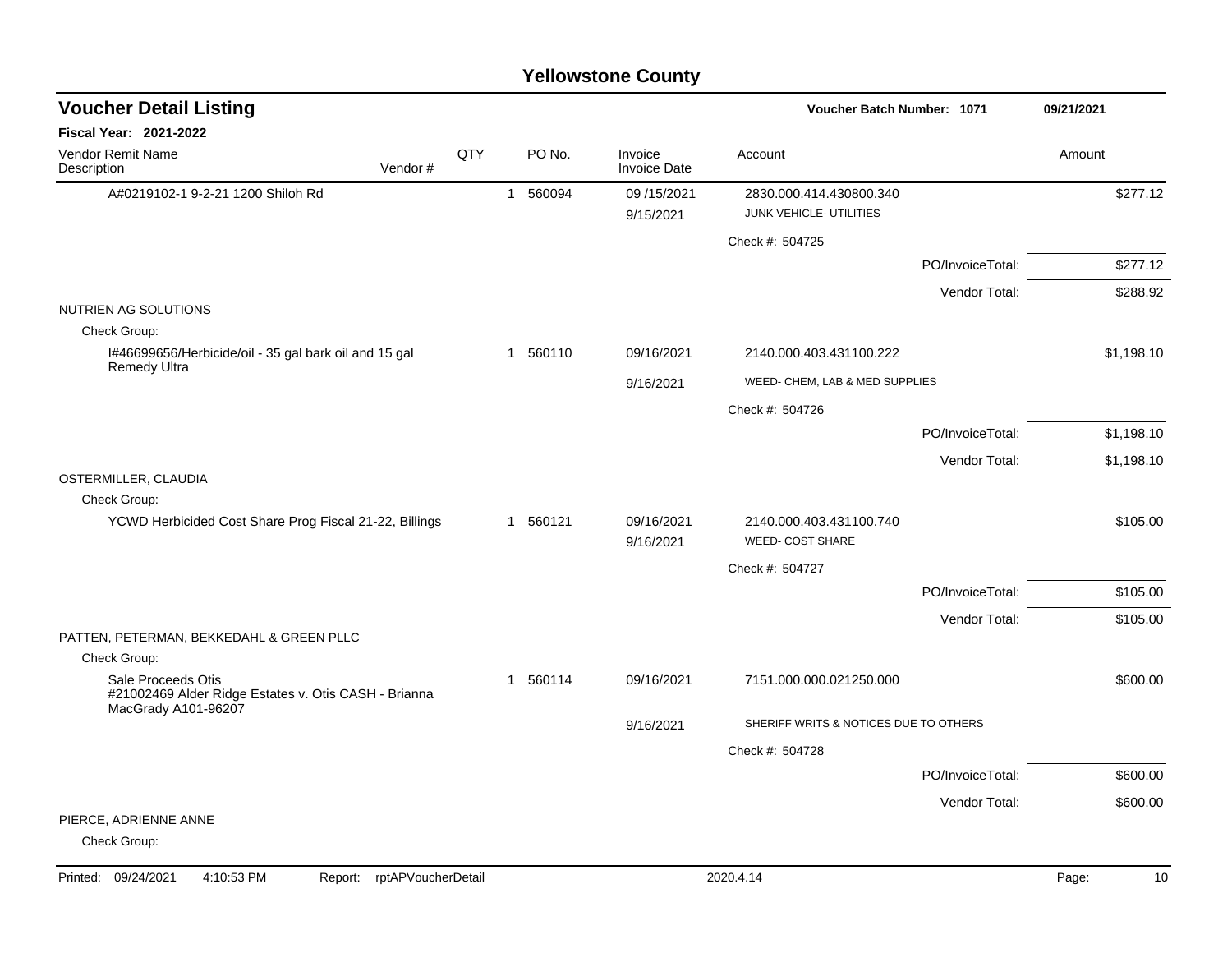| <b>Voucher Detail Listing</b>                                               |                            |     |          |                                | Voucher Batch Number: 1071                    |                  |            |  |
|-----------------------------------------------------------------------------|----------------------------|-----|----------|--------------------------------|-----------------------------------------------|------------------|------------|--|
| Fiscal Year: 2021-2022                                                      |                            |     |          |                                |                                               |                  |            |  |
| Vendor Remit Name<br>Description                                            | Vendor#                    | QTY | PO No.   | Invoice<br><b>Invoice Date</b> | Account                                       |                  | Amount     |  |
| <b>Writ DR 18 271</b><br>#21001688 Pierce v. Johnston Ck. #104988 - Hi-Ball |                            |     | 1 560122 | 09/16/2021                     | 7151.000.000.021250.000                       |                  | \$539.15   |  |
| Trucking Inc A101-96095                                                     |                            |     |          | 9/16/2021                      | SHERIFF WRITS & NOTICES DUE TO OTHERS         |                  |            |  |
|                                                                             |                            |     |          |                                | Check #: 504729                               |                  |            |  |
|                                                                             |                            |     |          |                                |                                               | PO/InvoiceTotal: | \$539.15   |  |
|                                                                             |                            |     |          |                                |                                               | Vendor Total:    | \$539.15   |  |
| POWELL, MIKE                                                                | 048174                     |     |          |                                |                                               |                  |            |  |
| Check Group:                                                                |                            |     |          |                                |                                               |                  |            |  |
| Pre-Deim; M.P. Stragetic Planning Seeley Lake, MT; 9/26<br>$-9/27/21$       |                            |     | 1 560081 | 09/14/2021                     | 6040.000.400.500300.370                       |                  | \$36.00    |  |
|                                                                             |                            |     |          | 9/14/2021                      | <b>GIS-TRAVEL</b>                             |                  |            |  |
|                                                                             |                            |     |          |                                | Check #: 504730                               |                  |            |  |
|                                                                             |                            |     |          |                                |                                               | PO/InvoiceTotal: | \$36.00    |  |
|                                                                             |                            |     |          |                                |                                               | Vendor Total:    | \$36.00    |  |
| PUBLIC UTILITIES                                                            | 005150                     |     |          |                                |                                               |                  |            |  |
| Check Group:                                                                |                            |     |          |                                |                                               |                  |            |  |
| A#109064 413 S 27th St 9/9/21                                               |                            |     | 1 560083 | 09/14/2021<br>9/14/2021        | 2399.000.235.420250.342<br>YSC-WATER/LANDFILL |                  | \$630.90   |  |
| A#109114 407 S 27th St 9/9/21                                               |                            |     | 1 560083 | 09/14/2021                     | 2399.000.235.420250.342                       |                  | \$33.32    |  |
|                                                                             |                            |     |          | 9/14/2021                      | YSC-WATER/LANDFILL                            |                  |            |  |
| A#109113 410 S 26th St 9/9/21                                               |                            |     | 1 560083 | 09/14/2021<br>9/14/2021        | 2399.000.235.420250.342<br>YSC-WATER/LANDFILL |                  | \$601.41   |  |
|                                                                             |                            |     |          |                                | Check #: 504731                               |                  |            |  |
|                                                                             |                            |     |          |                                |                                               | PO/InvoiceTotal: | \$1,265.63 |  |
|                                                                             |                            |     |          |                                |                                               |                  |            |  |
| RAINBOW GAS COMPANY                                                         | 036995                     |     |          |                                |                                               | Vendor Total:    | \$1,265.63 |  |
| Check Group:                                                                |                            |     |          |                                |                                               |                  |            |  |
| I#SLSINV00455 8/31/21                                                       |                            |     | 1 560095 | 09/15/2021                     | 2300.000.146.411200.344                       |                  | \$402.75   |  |
|                                                                             |                            |     |          | 9/15/2021                      | <b>FACILITIES JAIL- GAS</b>                   |                  |            |  |
|                                                                             |                            |     |          |                                | Check #: 504732                               |                  |            |  |
| Printed: 09/24/2021                                                         |                            |     |          |                                | 2020.4.14                                     |                  | 11         |  |
| 4:10:53 PM                                                                  | Report: rptAPVoucherDetail |     |          |                                |                                               |                  | Page:      |  |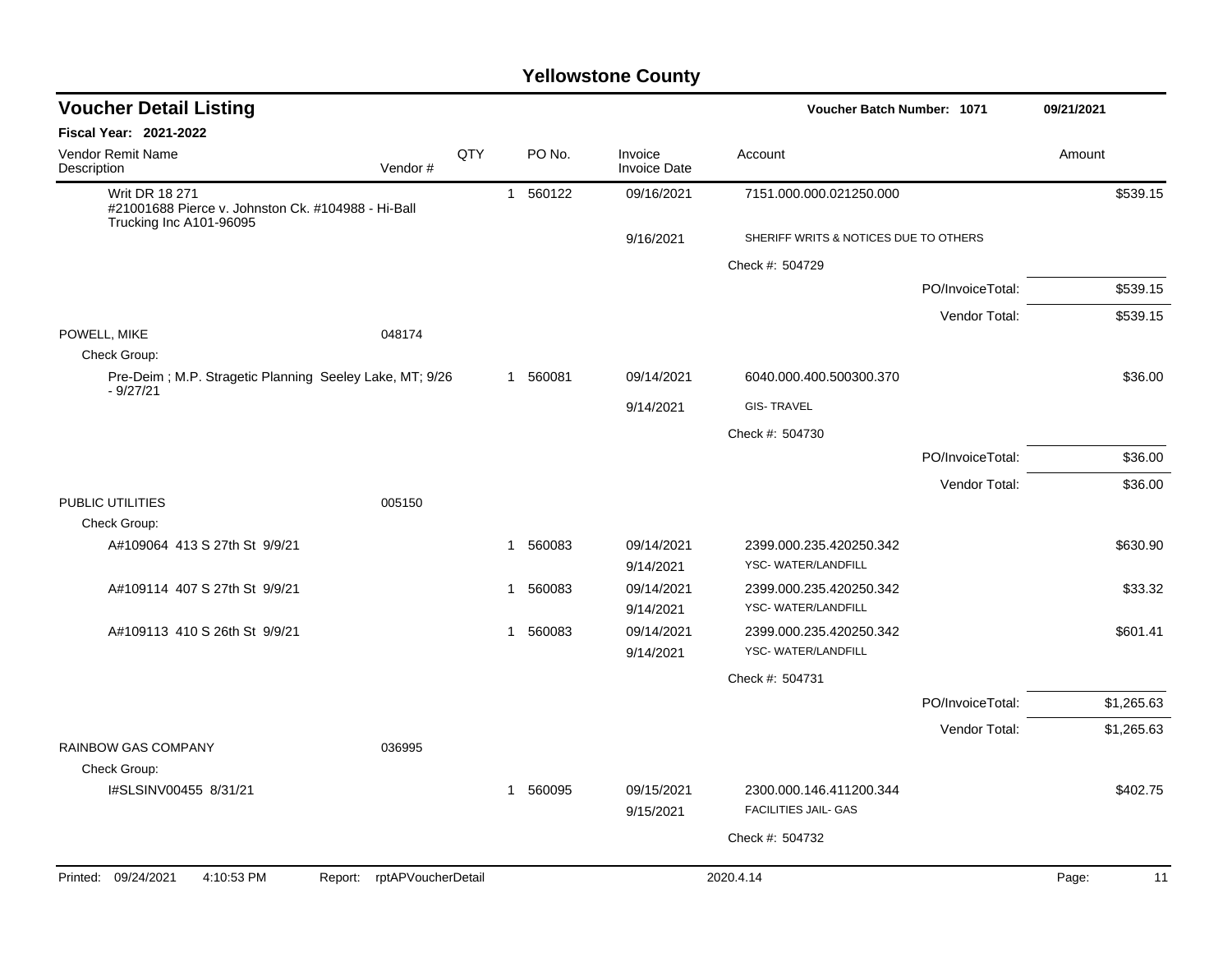| <b>Voucher Detail Listing</b>                                                         |                            |     |                        |                                | Voucher Batch Number: 1071                                 |                  | 09/21/2021 |          |
|---------------------------------------------------------------------------------------|----------------------------|-----|------------------------|--------------------------------|------------------------------------------------------------|------------------|------------|----------|
| <b>Fiscal Year: 2021-2022</b>                                                         |                            |     |                        |                                |                                                            |                  |            |          |
| Vendor Remit Name<br>Description                                                      | Vendor#                    | QTY | PO No.                 | Invoice<br><b>Invoice Date</b> | Account                                                    |                  | Amount     |          |
|                                                                                       |                            |     |                        |                                |                                                            | PO/InvoiceTotal: |            | \$402.75 |
|                                                                                       |                            |     |                        |                                |                                                            | Vendor Total:    |            | \$402.75 |
| <b>REPUBLIC SERVICES #892</b><br>Check Group:                                         |                            |     |                        |                                |                                                            |                  |            |          |
| A#308920051946 I#0892-953978 8-20-21                                                  |                            |     | 560097<br>$\mathbf{1}$ | 09/15/2021<br>9/15/2021        | 2830.000.414.430800.340<br>JUNK VEHICLE- UTILITIES         |                  |            | \$109.01 |
|                                                                                       |                            |     |                        |                                | Check #: 504733                                            |                  |            |          |
|                                                                                       |                            |     |                        |                                |                                                            | PO/InvoiceTotal: |            | \$109.01 |
|                                                                                       |                            |     |                        |                                |                                                            | Vendor Total:    |            | \$109.01 |
| <b>RIMROCK FOUNDATION</b><br>Check Group:                                             | 005310                     |     |                        |                                |                                                            |                  |            |          |
| I#YC20210913. Psych eval new hire TO                                                  |                            |     | 560092<br>$\mathbf{1}$ | 09/15/2021<br>9/15/2021        | 2300.000.130.420110.351<br>ADMIN- MEDICAL & PYSCH SERVICES |                  |            | \$295.00 |
|                                                                                       |                            |     |                        |                                | Check #: 504734                                            |                  |            |          |
|                                                                                       |                            |     |                        |                                |                                                            | PO/InvoiceTotal: |            | \$295.00 |
|                                                                                       |                            |     |                        |                                |                                                            | Vendor Total:    |            | \$295.00 |
| SANDQUIST, MATTHEW                                                                    |                            |     |                        |                                |                                                            |                  |            |          |
| Check Group:<br>PER DIEM SFST Course, Helena, 10/3-8/21 MS                            |                            |     | 560101<br>$\mathbf{1}$ | 09/15/2021                     | 2300.000.130.420110.370                                    |                  |            | \$46.00  |
|                                                                                       |                            |     |                        | 9/15/2021                      | <b>ADMIN-TRAVEL</b>                                        |                  |            |          |
| PER DIEM LEQ Course, Helena, 10/10-15/21 MS                                           |                            |     | 560101<br>$\mathbf{1}$ | 09/15/2021<br>9/15/2021        | 2300.000.130.420110.370<br><b>ADMIN-TRAVEL</b>             |                  |            | \$46.00  |
|                                                                                       |                            |     |                        |                                | Check #: 504735                                            |                  |            |          |
|                                                                                       |                            |     |                        |                                |                                                            | PO/InvoiceTotal: |            | \$92.00  |
|                                                                                       |                            |     |                        |                                |                                                            | Vendor Total:    |            | \$92.00  |
| SAYE, PAULA                                                                           |                            |     |                        |                                |                                                            |                  |            |          |
| Check Group:                                                                          |                            |     |                        |                                |                                                            |                  |            |          |
| <b>Writ DR 17 06</b><br>#21002299 Easley v. Easley Ck. #76623 - S Bar S<br>A101-96234 |                            |     | 1 560120               | 09/16/2021                     | 7151.000.000.021250.000                                    |                  |            | \$318.04 |
|                                                                                       |                            |     |                        | 9/16/2021                      | SHERIFF WRITS & NOTICES DUE TO OTHERS                      |                  |            |          |
| Printed: 09/24/2021<br>4:10:53 PM                                                     | Report: rptAPVoucherDetail |     |                        |                                | 2020.4.14                                                  |                  | Page:      | 12       |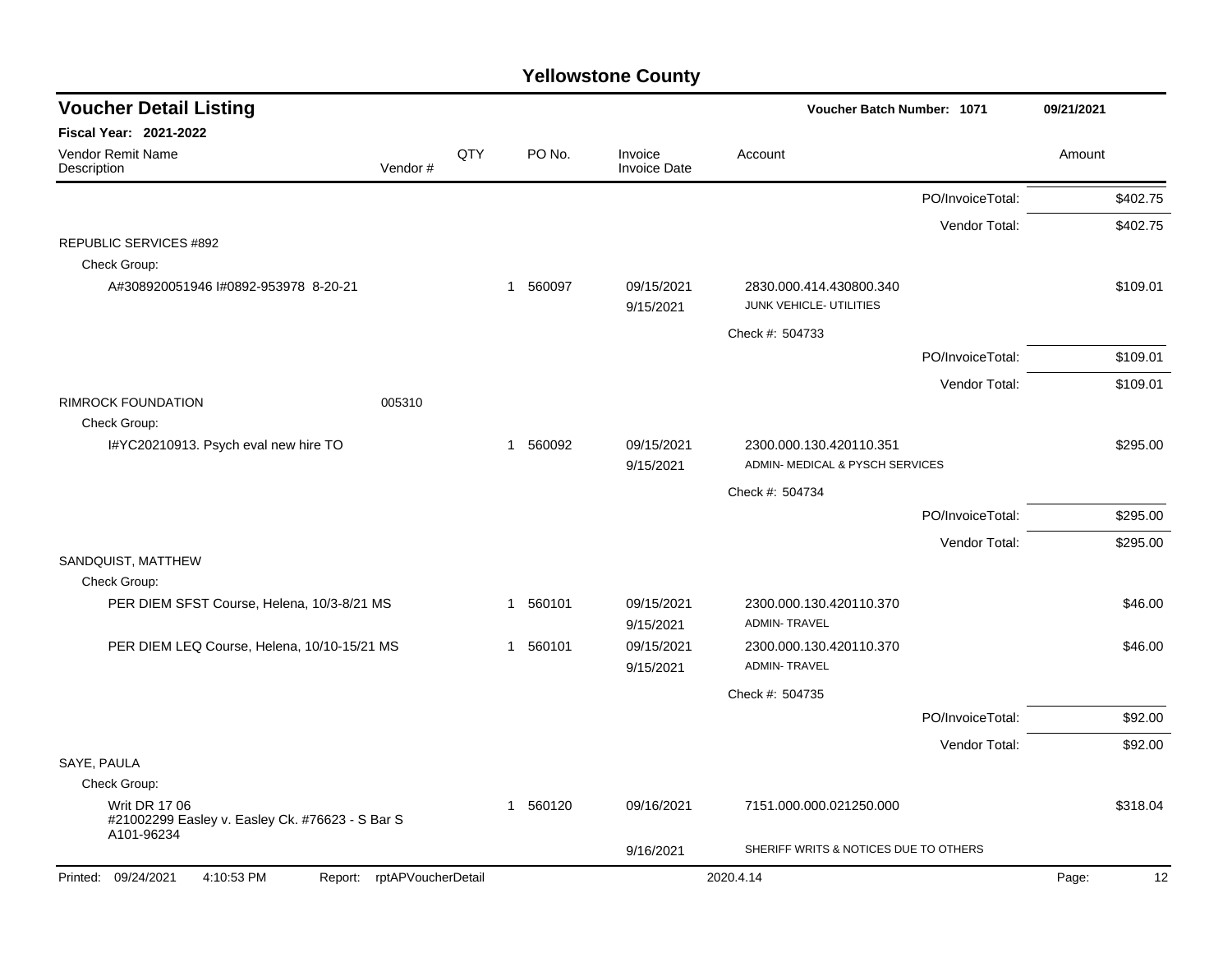|  | <b>Yellowstone County</b> |  |
|--|---------------------------|--|
|--|---------------------------|--|

| <b>Voucher Detail Listing</b>                                              |                               |     |              |                                | Voucher Batch Number: 1071                                   |                  | 09/21/2021  |
|----------------------------------------------------------------------------|-------------------------------|-----|--------------|--------------------------------|--------------------------------------------------------------|------------------|-------------|
| Fiscal Year: 2021-2022                                                     |                               |     |              |                                |                                                              |                  |             |
| Vendor Remit Name<br>Description                                           | Vendor#                       | QTY | PO No.       | Invoice<br><b>Invoice Date</b> | Account                                                      |                  | Amount      |
|                                                                            |                               |     |              |                                | Check #: 504736                                              |                  |             |
|                                                                            |                               |     |              |                                |                                                              | PO/InvoiceTotal: | \$318.04    |
|                                                                            |                               |     |              |                                |                                                              | Vendor Total:    | \$318.04    |
| <b>SCHUTZ FOSS ARCHITECTS</b><br>Check Group:                              | 042744                        |     |              |                                |                                                              |                  |             |
| Proj#2112 App#4 YCDF Psych Interview Remodel Billings                      |                               |     | 560066<br>1  | 09/15/2021<br>9/15/2021        | 4050.000.599.411200.920<br>GENERAL- CAPITAL OUTLAY/ BUILDING |                  | \$631.91    |
|                                                                            |                               |     |              |                                | Check #: 504737                                              |                  |             |
|                                                                            |                               |     |              |                                |                                                              | PO/InvoiceTotal: | \$631.91    |
|                                                                            |                               |     |              |                                |                                                              | Vendor Total:    | \$631.91    |
| SMITH FUNERAL CHAPEL<br>Check Group:                                       | 005690                        |     |              |                                |                                                              |                  |             |
| COVA BURIAL BENEFIT BERNICE H KING 8/21/21                                 |                               |     | 560061<br>-1 | 09/13/2021<br>9/13/2021        | 1000.000.199.450200.396<br>MISC- FUNERAL EXPENSE/BURIALS     |                  | \$250.00    |
|                                                                            |                               |     |              |                                | Check #: 504738                                              |                  |             |
|                                                                            |                               |     |              |                                |                                                              | PO/InvoiceTotal: | \$250.00    |
|                                                                            |                               |     |              |                                |                                                              | Vendor Total:    | \$250.00    |
| ST OF MT MISC TAX DIV<br>Check Group:                                      | 011099                        |     |              |                                |                                                              |                  |             |
| 1% St of MT Contrctors 1%- Empire Heating & Cooling-<br>HAVC Yel.Co.Museum |                               |     | 560108<br>-1 | 09/16/2021                     | 2360.000.145.460452.920                                      |                  | \$138.80    |
|                                                                            |                               |     |              | 9/16/2021                      | FACILITIES- CAPTIAL OUTLAY/ BUILDING                         |                  |             |
|                                                                            |                               |     |              |                                | Check #: 504739                                              |                  |             |
|                                                                            |                               |     |              |                                |                                                              | PO/InvoiceTotal: | \$138.80    |
|                                                                            |                               |     |              |                                |                                                              | Vendor Total:    | \$138.80    |
| STARPLEX CORPORATION<br>Check Group:                                       | 042999                        |     |              |                                |                                                              |                  |             |
| 1#51213 8/25/21 MT FAIR CLEANING BY CONTRACT                               |                               |     | 1 560129     | 09/17/2021<br>9/17/2021        | 5810.000.557.460442.367<br>METRA FAIR- JANITORIAL SERVICES   |                  | \$29,200.00 |
|                                                                            |                               |     |              |                                | Check #: 504740                                              |                  |             |
|                                                                            |                               |     |              |                                |                                                              |                  |             |
| Printed: 09/24/2021<br>4:10:53 PM                                          | rptAPVoucherDetail<br>Report: |     |              |                                | 2020.4.14                                                    |                  | Page:<br>13 |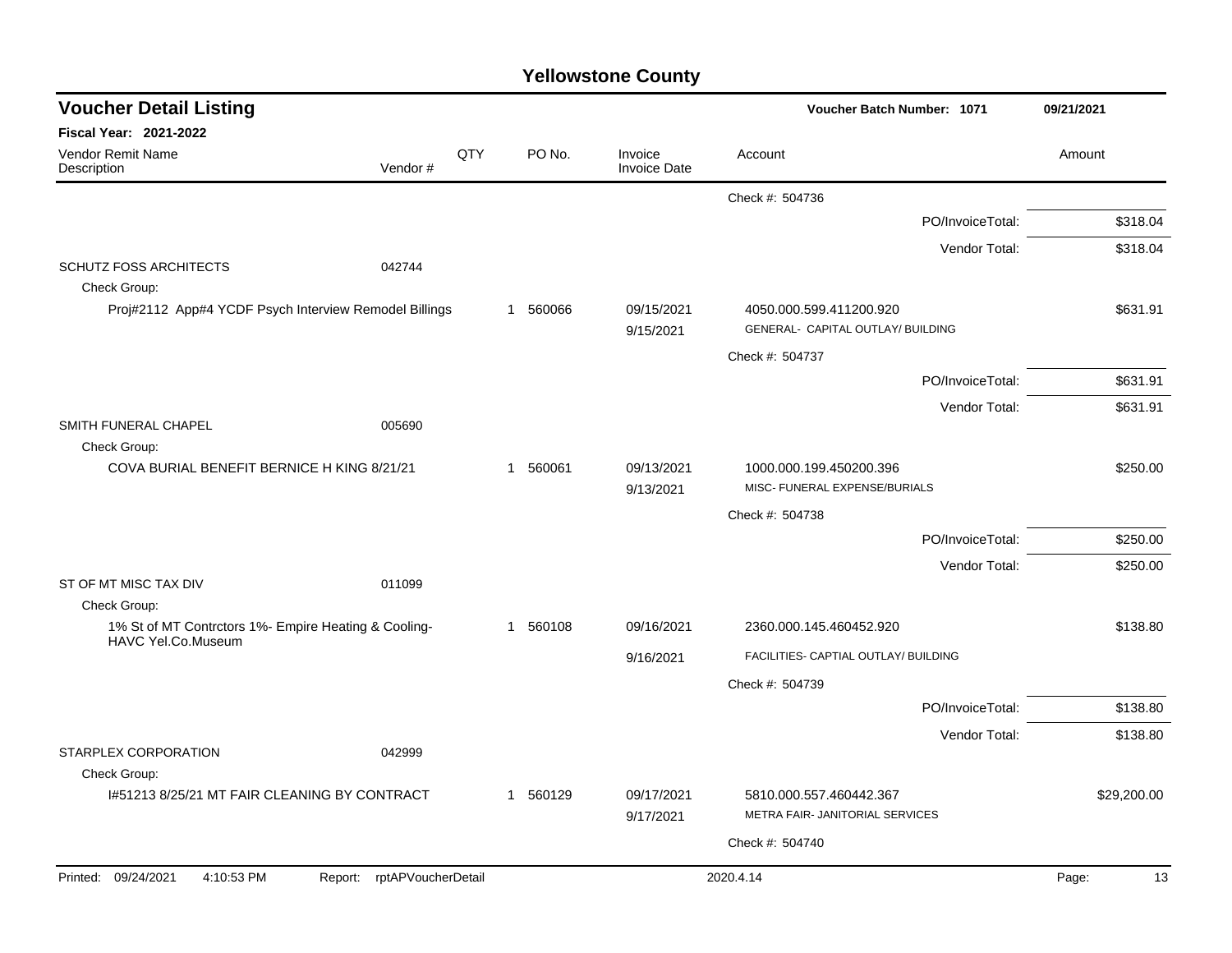| <b>Voucher Detail Listing</b>                           |                    |     |   |        |                                | <b>Voucher Batch Number: 1071</b> |                  | 09/21/2021  |
|---------------------------------------------------------|--------------------|-----|---|--------|--------------------------------|-----------------------------------|------------------|-------------|
| <b>Fiscal Year: 2021-2022</b>                           |                    |     |   |        |                                |                                   |                  |             |
| <b>Vendor Remit Name</b><br>Description                 | Vendor#            | QTY |   | PO No. | Invoice<br><b>Invoice Date</b> | Account                           |                  | Amount      |
|                                                         |                    |     |   |        |                                |                                   | PO/InvoiceTotal: | \$29,200.00 |
|                                                         |                    |     |   |        |                                |                                   | Vendor Total:    | \$29,200.00 |
| STERLING COMPUTERS CORPORATION<br>Check Group:          |                    |     |   |        |                                |                                   |                  |             |
| I#0105875; iPAD Pro, INTEROP COMMS<br>Serial#HPFXXQ2XC1 |                    |     | 1 | 560102 | 09/15/2021                     | 1000.000.124.420600.316           |                  | \$1,566.28  |
|                                                         |                    |     |   |        | 9/15/2021                      | <b>DES- RADIO MAINT</b>           |                  |             |
| I#0105875; Applecare for IPAD PRO                       |                    |     | 1 | 560102 | 09/15/2021                     | 1000.000.124.420600.316           |                  | \$110.72    |
|                                                         |                    |     |   |        | 9/15/2021                      | <b>DES- RADIO MAINT</b>           |                  |             |
|                                                         |                    |     |   |        |                                | Check #: 504741                   |                  |             |
|                                                         |                    |     |   |        |                                |                                   | PO/InvoiceTotal: | \$1,677.00  |
|                                                         |                    |     |   |        |                                |                                   | Vendor Total:    | \$1,677.00  |
| SYSCO FOOD SERVICES OF MT                               | 002390             |     |   |        |                                |                                   |                  |             |
| Check Group:                                            |                    |     |   |        |                                |                                   |                  |             |
| 1#343411990 9/1/21 BEC FOOD                             |                    |     | 1 | 560125 | 09/17/2021                     | 5810.000.553.460442.228           |                  | \$323.83    |
|                                                         |                    |     |   |        | 9/17/2021                      | METRA CONCESSIONS- FOOD-CATERING  |                  |             |
| I#343411990 9/1/21 FOOD                                 |                    |     | 1 | 560125 | 09/17/2021                     | 5810.000.553.460442.228           |                  | \$156.05    |
|                                                         |                    |     |   |        | 9/17/2021                      | METRA CONCESSIONS- FOOD-CATERING  |                  |             |
| I#343422613 9/8/21 FOOD                                 |                    |     | 1 | 560125 | 09/17/2021                     | 5810.000.553.460442.223           |                  | \$880.43    |
|                                                         |                    |     |   |        | 9/17/2021                      | METRA CONCESSIONS- FOOD           |                  |             |
| I#343422614 9/8/21 BEC FOOD                             |                    |     | 1 | 560125 | 09/17/2021                     | 5810.000.553.460442.228           |                  | \$141.41    |
|                                                         |                    |     |   |        | 9/17/2021                      | METRA CONCESSIONS- FOOD-CATERING  |                  |             |
| 1#343422614 9/8/21 HOME SHOW FOOD                       |                    |     | 1 | 560125 | 09/17/2021                     | 5810.000.553.460442.228           |                  | \$79.01     |
|                                                         |                    |     |   |        | 9/17/2021                      | METRA CONCESSIONS- FOOD-CATERING  |                  |             |
| I#343427730 9/11/21 FOOD                                |                    |     | 1 | 560125 | 09/17/2021                     | 5810.000.553.460442.223           |                  | \$26.24     |
|                                                         |                    |     |   |        | 9/17/2021                      | METRA CONCESSIONS- FOOD           |                  |             |
| I#343427731 9/11/21 FOOD                                |                    |     | 1 | 560125 | 09/17/2021                     | 5810.000.553.460442.228           |                  | \$23.74     |
|                                                         |                    |     |   |        | 9/17/2021                      | METRA CONCESSIONS- FOOD-CATERING  |                  |             |
| I#343243880 5/20/21 Credit Return                       |                    |     | 1 | 560125 | 09/17/2021                     | 5810.000.553.460442.223           |                  | (\$371.15)  |
|                                                         |                    |     |   |        | 9/17/2021                      | METRA CONCESSIONS- FOOD           |                  |             |
|                                                         |                    |     |   |        |                                | Check #: 504742                   |                  |             |
| Printed: 09/24/2021<br>4:10:53 PM<br>Report:            | rptAPVoucherDetail |     |   |        |                                | 2020.4.14                         |                  | 14<br>Page: |
|                                                         |                    |     |   |        |                                |                                   |                  |             |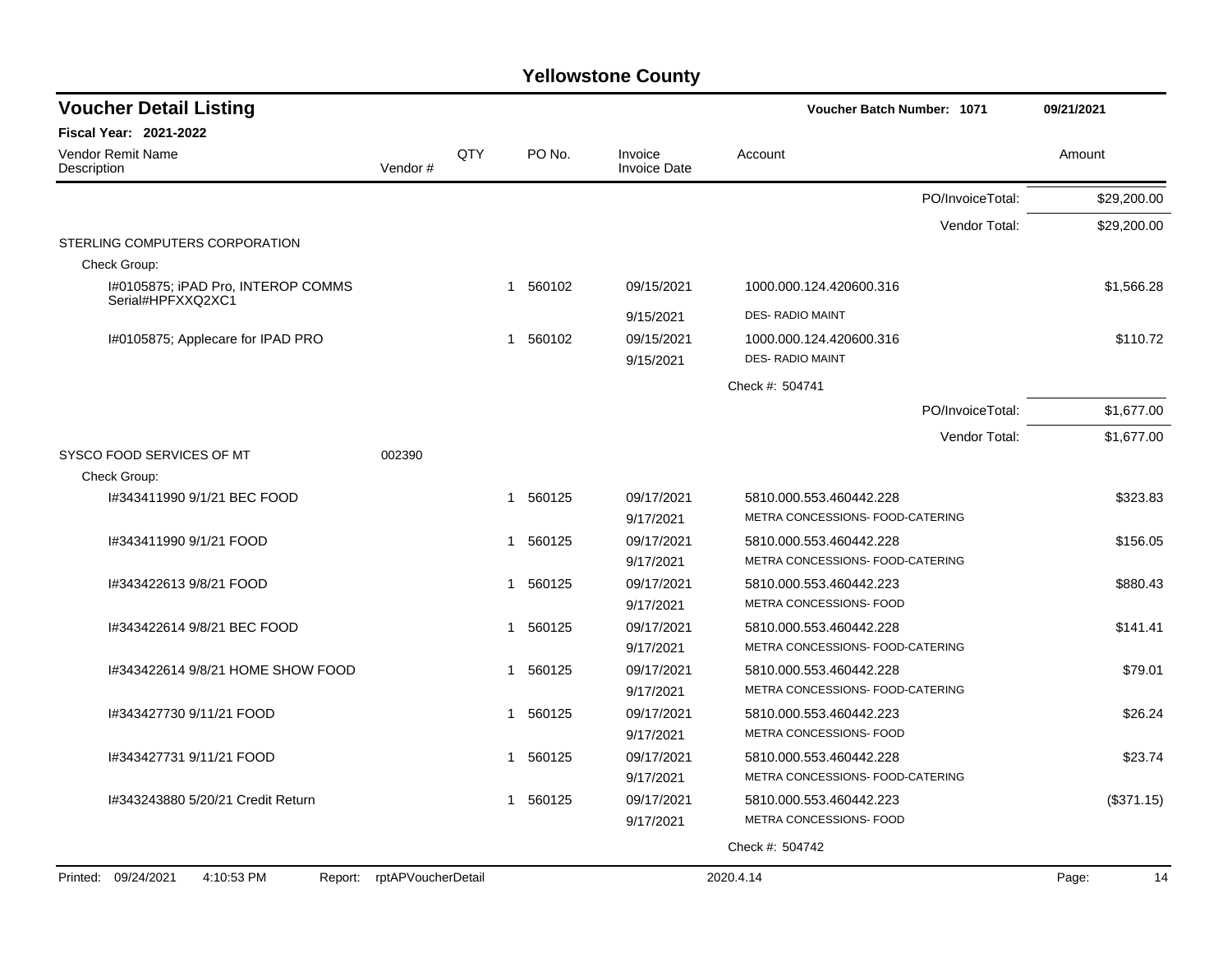| <b>Voucher Detail Listing</b>                              |                    |     |                        |                                | Voucher Batch Number: 1071                                                |                  | 09/21/2021 |
|------------------------------------------------------------|--------------------|-----|------------------------|--------------------------------|---------------------------------------------------------------------------|------------------|------------|
| <b>Fiscal Year: 2021-2022</b>                              |                    |     |                        |                                |                                                                           |                  |            |
| Vendor Remit Name<br>Description                           | Vendor#            | QTY | PO No.                 | Invoice<br><b>Invoice Date</b> | Account                                                                   |                  | Amount     |
|                                                            |                    |     |                        |                                |                                                                           | PO/InvoiceTotal: | \$1,259.56 |
|                                                            |                    |     |                        |                                |                                                                           | Vendor Total:    | \$1,259.56 |
| TORSKE, JAMES                                              | 046348             |     |                        |                                |                                                                           |                  |            |
| Check Group:                                               |                    |     |                        |                                |                                                                           |                  |            |
| 1#2021-324 PROF SVCS AUG 21                                |                    |     | 1 560109               | 09/16/2021                     | 7283.000.735.430550.362<br><b>VICTORY IRRIGATION- MAINT &amp; REPAIRS</b> |                  | \$300.00   |
|                                                            |                    |     |                        | 9/16/2021                      |                                                                           |                  |            |
|                                                            |                    |     |                        |                                | Check #: 504743                                                           |                  |            |
|                                                            |                    |     |                        |                                |                                                                           | PO/InvoiceTotal: | \$300.00   |
|                                                            |                    |     |                        |                                |                                                                           | Vendor Total:    | \$300.00   |
| UNIVERSAL ATHLETIC, LLC                                    | 006180             |     |                        |                                |                                                                           |                  |            |
| Check Group:                                               |                    |     |                        |                                |                                                                           |                  |            |
| 1#104-0123381-01 3/3/21 BASKETBALL TRACTION<br><b>TAGS</b> |                    |     | 1 560126               | 09/17/2021                     | 5810.000.554.460442.220                                                   |                  | \$349.93   |
|                                                            |                    |     |                        | 9/17/2021                      | METRA EVENTS- OPERATING SUPPLIES                                          |                  |            |
| 1#104-0123381-02 3/5/21 BASKETBALL TRACTION TAG            |                    |     | 1 560126               | 09/17/2021                     | 5810.000.554.460442.220                                                   |                  | \$187.41   |
|                                                            |                    |     |                        | 9/17/2021                      | METRA EVENTS- OPERATING SUPPLIES                                          |                  |            |
|                                                            |                    |     |                        |                                | Check #: 504744                                                           |                  |            |
|                                                            |                    |     |                        |                                |                                                                           | PO/InvoiceTotal: | \$537.34   |
|                                                            |                    |     |                        |                                |                                                                           | Vendor Total:    | \$537.34   |
| US FOODS INC                                               | 002926             |     |                        |                                |                                                                           |                  |            |
| Check Group:                                               |                    |     |                        |                                |                                                                           |                  |            |
| I#4713871 A#94194115 Bleach                                |                    |     | 560104<br>$\mathbf{1}$ | 09/16/2021                     | 2399.000.235.420250.224                                                   |                  | \$10.87    |
|                                                            |                    |     |                        | 9/16/2021                      | YSC- JANITORIAL SUPPLIES                                                  |                  |            |
| I#4713871 A#94194115 Bleach                                |                    |     | 1 560104               | 09/16/2021                     | 2399.000.235.420250.221<br>YSC- FOOD SUPPLIES                             |                  | \$2.72     |
|                                                            |                    |     |                        | 9/16/2021                      |                                                                           |                  |            |
| I#4713871 A#94194115 Food                                  |                    |     | 1 560104               | 09/16/2021<br>9/16/2021        | 2399.000.235.420250.223<br>YSC-FOOD                                       |                  | \$2,554.65 |
| I#4713871 A#94194115 Towels, Floor Clnr                    |                    |     | 560104<br>$\mathbf{1}$ | 09/16/2021                     | 2399.000.235.420250.224                                                   |                  | \$44.78    |
|                                                            |                    |     |                        | 9/16/2021                      | YSC- JANITORIAL SUPPLIES                                                  |                  |            |
| I#4713871 A#94194115 Donuts                                |                    |     | 1 560104               | 09/16/2021                     | 2399.000.235.420250.225                                                   |                  | \$22.74    |
|                                                            |                    |     |                        | 9/16/2021                      | <b>YSC- RECREATION SUPPLIES</b>                                           |                  |            |
| Printed: 09/24/2021<br>4:10:53 PM                          | rptAPVoucherDetail |     |                        |                                | 2020.4.14                                                                 |                  | 15         |
|                                                            | Report:            |     |                        |                                |                                                                           |                  | Page:      |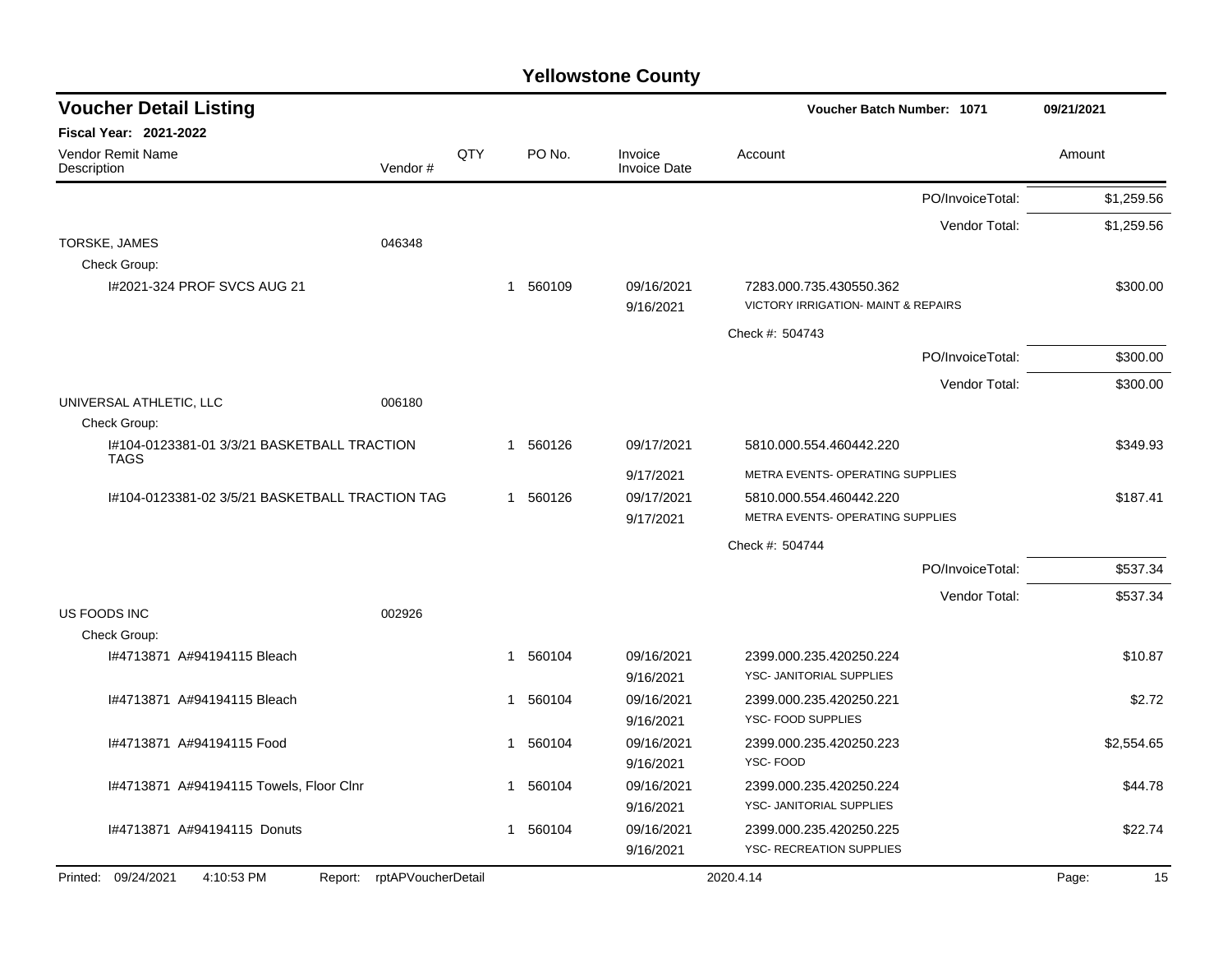| <b>Voucher Detail Listing</b>           |                                                   |     |                        |                                | Voucher Batch Number: 1071         | 09/21/2021 |
|-----------------------------------------|---------------------------------------------------|-----|------------------------|--------------------------------|------------------------------------|------------|
| <b>Fiscal Year: 2021-2022</b>           |                                                   |     |                        |                                |                                    |            |
| <b>Vendor Remit Name</b><br>Description | Vendor#                                           | QTY | PO No.                 | Invoice<br><b>Invoice Date</b> | Account                            | Amount     |
|                                         |                                                   |     |                        |                                | Check #: 504745                    |            |
|                                         |                                                   |     |                        |                                | PO/InvoiceTotal:                   | \$2,635.76 |
|                                         |                                                   |     |                        |                                | Vendor Total:                      | \$2,635.76 |
| <b>VERIZON WIRELESS</b>                 |                                                   |     |                        |                                |                                    |            |
| Check Group:                            |                                                   |     |                        |                                |                                    |            |
| <b>CELL PHONES IT/GIS</b>               |                                                   |     | 1 560103               | 09/16/2021                     | 6040.000.400.500300.345            | \$31.64    |
|                                         |                                                   |     |                        | 9/16/2021                      | GIS-TELEPHONE & TECHNOLOGY         |            |
| PHONES ELECTIONS                        | A#872222453-0001 I#9887851958; 9/7 - 10/6/21 CELL |     | 1 560103               | 09/16/2021                     | 1000.000.104.410600.345            | \$41.64    |
|                                         |                                                   |     |                        | 9/16/2021                      | ELECTIONS- TELEPHONE & TECHNOLOGY  |            |
| CELL PHONES, TREASURERS                 |                                                   |     | 560103<br>1            | 09/16/2021                     | 1000.000.113.410540.345            | \$41.64    |
|                                         |                                                   |     |                        | 9/16/2021                      | TREASURER-TELEPHONE & TECHNOLOGY   |            |
|                                         | <b>CELL PHONES INFORMATION SYSTEMS</b>            |     | 560103<br>$\mathbf{1}$ | 09/16/2021                     | 1000.000.115.410580.345            | \$438.14   |
|                                         |                                                   |     |                        | 9/16/2021                      | IT- TELEPHONE & TECHNOLOGY         |            |
|                                         | CELL PHONES MIFI AIRCARDS - IT DEPT               |     | 1 560103               | 09/16/2021                     | 6060.000.608.500800.345            | \$80.02    |
|                                         |                                                   |     |                        | 9/16/2021                      | TECHNOLOGY- TELEPHONE & TECHNOLOGY |            |
|                                         | CELL PHONES, JUSTICE COURT                        |     | 560103<br>1            | 09/16/2021                     | 1000.000.121.410340.345            | \$41.64    |
|                                         |                                                   |     |                        | 9/16/2021                      | JP- TELEPHONE & TECHNOLOGY         |            |
| CELL PHONES, DES                        |                                                   |     | 560103<br>1            | 09/16/2021                     | 1000.000.124.420600.345            | \$281.78   |
|                                         |                                                   |     |                        | 9/16/2021                      | DES- TELEPHONE & TECHNOLOGY        |            |
| CELL PHONES, FACILITIES                 |                                                   |     | 560103<br>$\mathbf 1$  | 09/16/2021                     | 1000.000.145.411200.345            | \$205.68   |
|                                         |                                                   |     |                        | 9/16/2021                      | FACILITIES- TELEPHONE & TECHNOLOGY |            |
|                                         | CELL PHONES, PUBLIC WORKS                         |     | 1 560103               | 09/16/2021                     | 2110.000.401.430200.345            | \$358.45   |
|                                         |                                                   |     |                        | 9/16/2021                      | ROAD- TELEPHONE & TECHNOLOGY       |            |
| CELL PHONES, WEED                       |                                                   |     | 560103<br>$\mathbf{1}$ | 09/16/2021                     | 2140.000.403.431100.345            | \$123.09   |
|                                         |                                                   |     |                        | 9/16/2021                      | WEED- TELEPHONE & TECHNOLOGY       |            |
| CELL PHONES, SHERIFFS                   |                                                   |     | 560103<br>$\mathbf{1}$ | 09/16/2021                     | 2300.000.126.420800.345            | \$181.20   |
|                                         |                                                   |     |                        | 9/16/2021                      | CORONER-TELEPHONE & TECHNOLOGY     |            |
| CELL PHONES, SHERIFFS                   |                                                   |     | 560103<br>1            | 09/16/2021                     | 2300.000.130.420110.345            | \$213.20   |
|                                         |                                                   |     |                        | 9/16/2021                      | ADMIN-TELEPHONE & TECHNOLOGY       |            |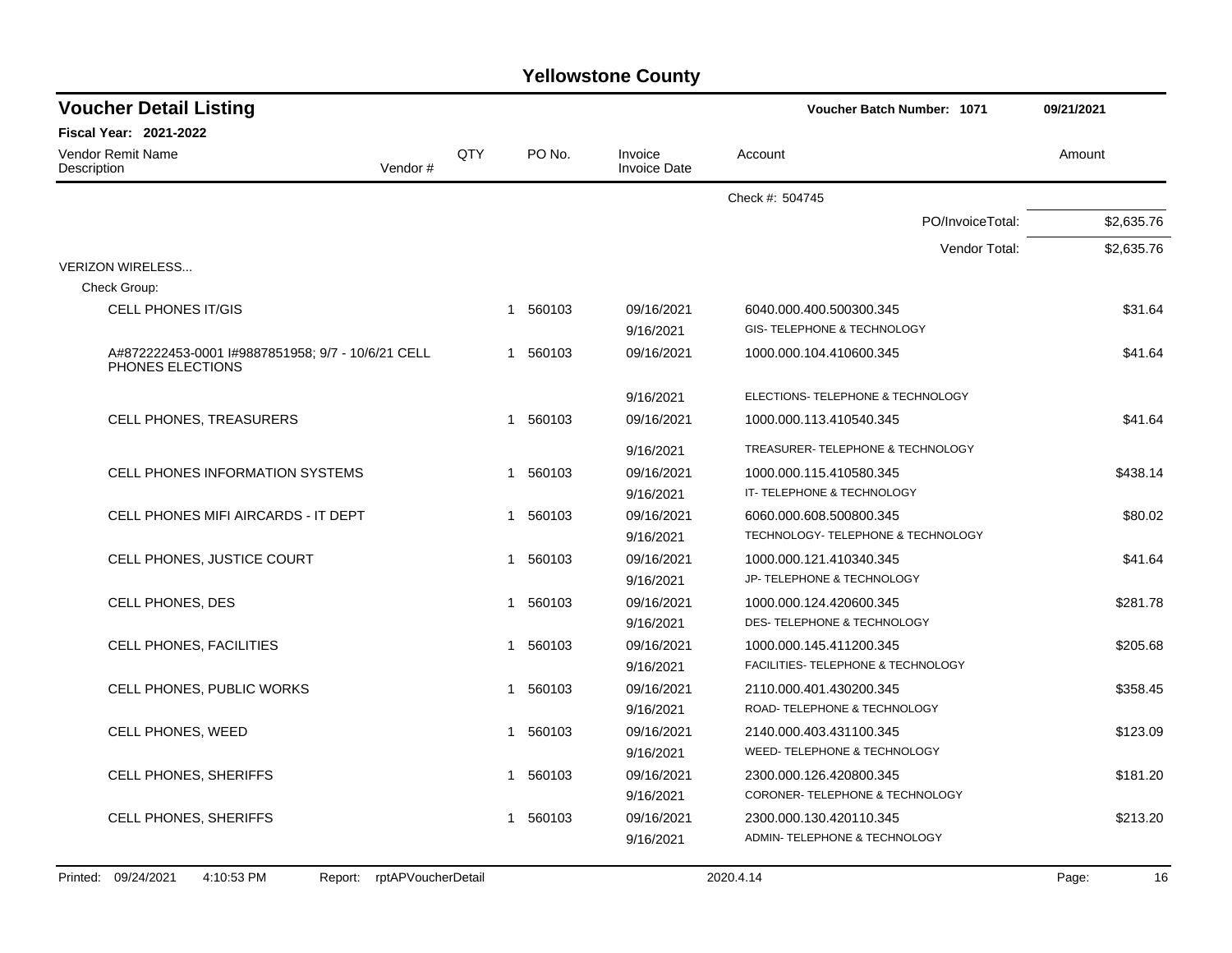| <b>Voucher Detail Listing</b>    |         |     |          |                                | <b>Voucher Batch Number: 1071</b>            | 09/21/2021 |
|----------------------------------|---------|-----|----------|--------------------------------|----------------------------------------------|------------|
| <b>Fiscal Year: 2021-2022</b>    |         |     |          |                                |                                              |            |
| Vendor Remit Name<br>Description | Vendor# | QTY | PO No.   | Invoice<br><b>Invoice Date</b> | Account                                      | Amount     |
| CELL PHONES, SHERIFFS            |         |     | 1 560103 | 09/16/2021                     | 2300.000.131.420140.345                      | \$379.40   |
|                                  |         |     |          | 9/16/2021                      | DETECTIVES- TELEPHONE & TECHNOLOGY           |            |
| <b>CELL PHONES, SHERIFFS</b>     |         |     | 1 560103 | 09/16/2021                     | 2300.000.132.420150.345                      | \$477.48   |
|                                  |         |     |          | 9/16/2021                      | PATROL-TELEPHONE & TECHNOLOGY                |            |
| CELL PHONES, SHERIFFS            |         |     | 1 560103 | 09/16/2021                     | 2300.000.133.420160.345                      | \$73.44    |
|                                  |         |     |          | 9/16/2021                      | CIVIL- TELEPHONE & TECHNOLOGY                |            |
| CELL PHONES, SHERIFFS            |         |     | 1 560103 | 09/16/2021                     | 2300.000.134.420170.345                      | \$24.48    |
|                                  |         |     |          | 9/16/2021                      | RECORDS- TELEPHONE & TECHNOLOGY              |            |
| <b>CELL PHONES, SHERIFFS</b>     |         |     | 1 560103 | 09/16/2021                     | 2300.000.136.420200.345                      | \$384.86   |
|                                  |         |     |          | 9/16/2021                      | DETENTION- TELEPHONE & TECHNOLOGY            |            |
| CELL PHONES, SHERIFFS            |         |     | 1 560103 | 09/16/2021                     | 2300.000.137.440600.345                      | \$41.64    |
|                                  |         |     |          | 9/16/2021                      | ANIMAL CONTROL-TELEPHONE & TECHNOLOGY        |            |
| CELL PHONES, SHERIFF MDT         |         |     | 1 560103 | 09/16/2021                     | 2300.000.132.420150.368                      | (\$7.74)   |
|                                  |         |     |          | 9/16/2021                      | PATROL- SOFTWARE/HARDWARE MAINT              |            |
| <b>CELL PHONES, ATTORNEYS</b>    |         |     | 1 560103 | 09/16/2021                     | 2301.000.122.411100.345                      | \$286.59   |
|                                  |         |     |          | 9/16/2021                      | ATTORNEY- TELEPHONE & TECHNOLOGY             |            |
| CELL PHONES, YSC                 |         |     | 1 560103 | 09/16/2021                     | 2399.000.235.420250.345                      | \$83.28    |
|                                  |         |     |          | 9/16/2021                      | YSC-TELEPHONE & TECHNOLOGY                   |            |
| CELL PHONES, YSC                 |         |     | 1 560103 | 09/16/2021                     | 2399.000.235.420253.345                      | \$83.28    |
|                                  |         |     |          | 9/16/2021                      | FAMILY STABIL- TELEPHONE & TECHNOLOGY        |            |
| CELL PHONES, METRA               |         |     | 1 560103 | 09/16/2021                     | 5810.000.551.460442.345                      | \$90.87    |
|                                  |         |     |          | 9/16/2021                      | <b>METRA ADMIN-PHONE &amp; LONG DISTANCE</b> |            |
| <b>CELL PHONES, METRA</b>        |         |     | 1 560103 | 09/16/2021                     | 5810.000.552.460442.345                      | \$277.17   |
|                                  |         |     |          | 9/16/2021                      | METRA FACILITIES- PHONE                      |            |
| <b>CELL PHONES; METRA</b>        |         |     | 1 560103 | 09/16/2021                     | 5810.000.553.460442.345                      | \$133.19   |
|                                  |         |     |          | 9/16/2021                      | METRA CONCESSIONS- PHONE                     |            |
| CELL PHONES: CO VICTIM WITNESS   |         |     | 1 560103 | 09/16/2021                     | 2915.000.279.420011.220                      | \$333.12   |
|                                  |         |     |          | 9/16/2021                      | VWP 18-V01-92717 AT37- OPERATING SUPPLIES    |            |
|                                  |         |     |          |                                | Check #: 504746                              |            |